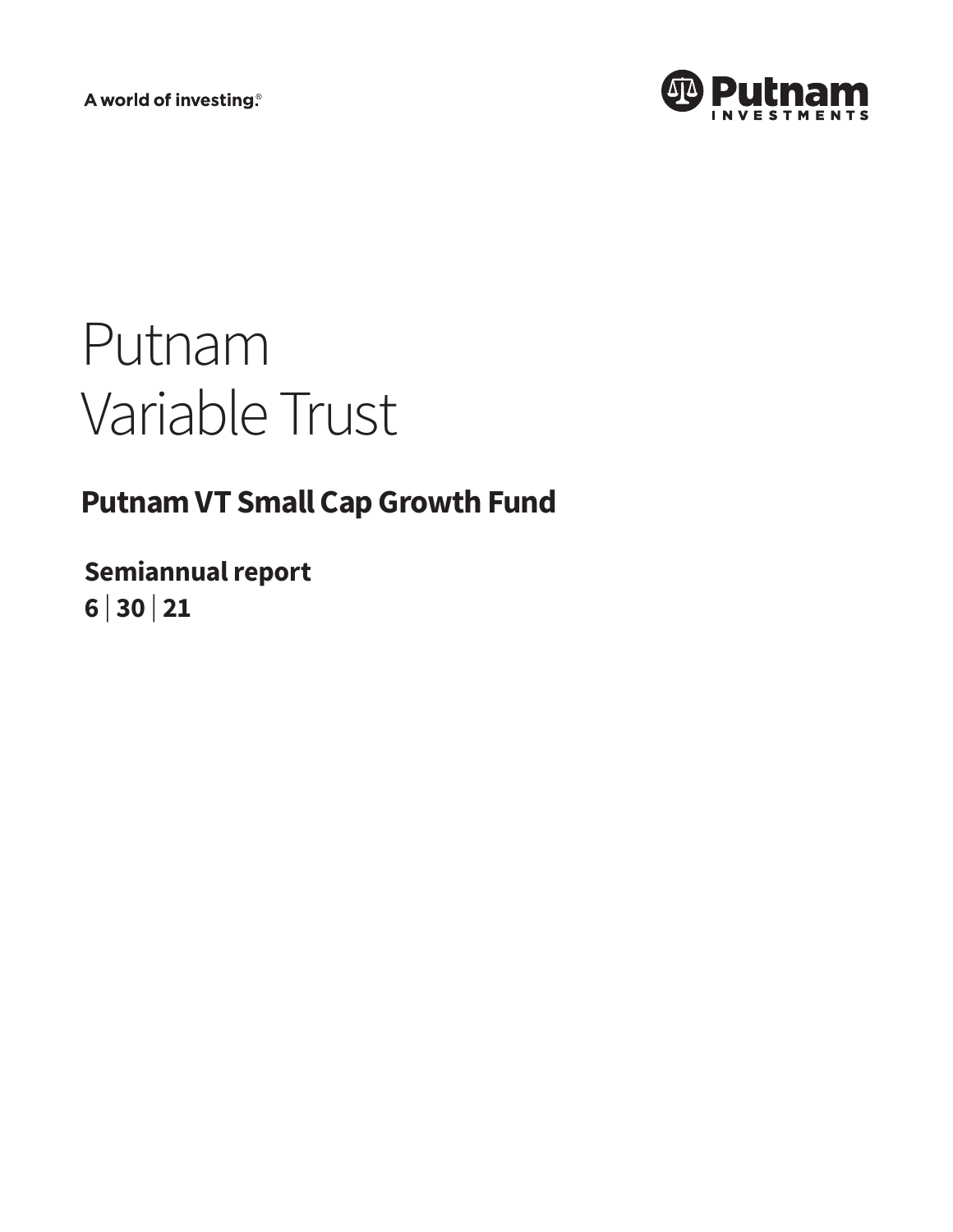# **Message from the Trustees**

August 9, 2021

Dear Shareholder:

The U.S. economy is much improved from a year ago, or even six months ago. Gross domestic product is growing at a pre-pandemic pace. Stock prices are high and interest rates are low. More and more workers are finding jobs, with millions still open. At the same time, vaccinations in many areas have not yet reached enough people to stop the spread of Covid-19. U.S. and global infection rates have recently risen.

While it is too soon to declare the pandemic over, it is worth taking stock of the economy's transition. Some changes accelerated by the pandemic could be lasting. Dynamic, well-managed companies have adapted to seize new, more sustainable growth opportunities.

An active investment philosophy is well suited to this time. Putnam's research teams are analyzing the fundamentals of what has stayed the same and what has changed to uncover valuable investment insights or potential risks.

Thank you for investing with Putnam.

Respectfully yours,

**Robert L. Reynolds** President and Chief Executive Officer Putnam Investments

**Kenneth R. Leibler** Chair, Board of Trustees

*The views expressed in this report are exclusively those of Putnam Management and are subject to change. They are not meant as investment advice. Please note that the holdings discussed in this report may not have been held by the fund for the entire period. Portfolio composition is subject to review in accordance with the fund's investment strategy and may vary in the future.*

**Consider these risks before investing:** Investments in small and/or midsize companies increase the risk of greater price fluctuations. Growth stocks may be more susceptible to earnings disappointments, and the market may not favor growth-style investing. The value of investments in the fund's portfolio may fall or fail to rise over extended periods of time for a variety of reasons, including general economic, political, or financial market conditions; investor sentiment and market perceptions; government actions; geopolitical events or changes; and factors related to a specific issuer, geography, industry, or sector. These and other factors may lead to increased volatility and reduced liquidity in the fund's portfolio holdings. These risks are generally greater for small and midsize companies. From time to time, the fund may invest a significant portion of its assets in companies in one or more related industries or sectors, which would make the fund more vulnerable to adverse developments affecting those industries or sectors. Our investment techniques, analyses, and judgments may not produce the outcome we intend. The investments we select for the fund may not perform as well as other securities that we do not select for the fund. We, or the fund's other service providers, may experience disruptions or operating errors that could have a negative effect on the fund. You can lose money by investing in the fund.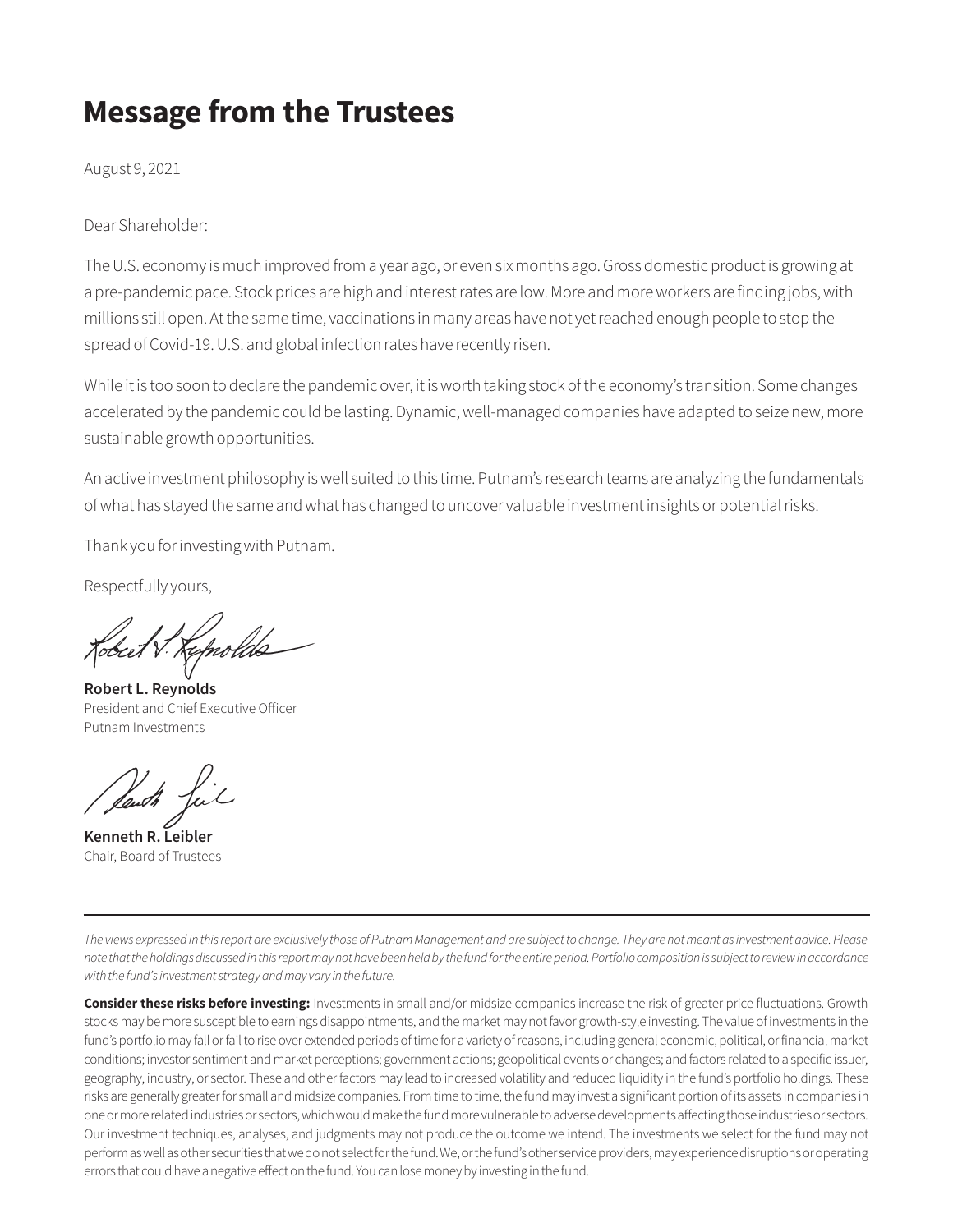#### **Investment objective**

Capital appreciation

**Net asset value** June 30, 2021

| Class IA: \$22.90 |  |
|-------------------|--|
|-------------------|--|

#### **Total return at net asset value**

| (as of 6/30/21) | Class IA shares* | Class IB shares* | Russell 2000<br><b>Growth Index</b> |
|-----------------|------------------|------------------|-------------------------------------|
| 6 months        | 6.81%            | 6.68%            | 8.98%                               |
| 1 year          | 45.71            | 45.36            | 51.36                               |
| 5 years         | 140.88           | 137.93           | 136.28                              |
| Annualized      | 19.22            | 18.93            | 18.76                               |
| 10 years        | 217.15           | 209.31           | 255.50                              |
| Annualized      | 12.23            | 11.95            | 13.52                               |
| l ife           | 651.19           | 617.87           | 739.90                              |
| Annualized      | 11.74            | 11.46            | 12.43                               |

**Class IA: \$22.90 Class IB: \$22.39**

For a portion of the periods, the fund had expense limitations, without which returns would have been lower.

Before September 17, 2018, the fund was managed with a materially different investment strategy and may have achieved materially different performance results under its current investment strategy from that shown for periods before this date.

\*Class inception date: May 1, 2003.

The Russell 2000 Growth Index is an unmanaged index of those companies in the small-cap Russell 2000 Index chosen for their growth orientation.

Frank Russell Company is the source and owner of the trademarks, service marks, and copyrights related to the Russell Indexes. Russell® is a trademark of Frank Russell Company.

**Data represent past performance. Past performance does not guarantee future results. More recent returns may be less or more than those shown. Investment return and principal value will fluctuate, and you may have a gain or a loss when you sell your shares. Performance information does not reflect any deduction for taxes a shareholder may owe on fund distributions or on the redemption of fund shares. All total return figures are at net asset value and exclude contract charges and expenses, which are added to the variable annuity contracts to determine total return at unit value. Had these charges and expenses been reflected, performance would have been lower. For more recent performance, contact your variable annuity provider who can provide you with performance that reflects the charges and expenses at your contract level.**

#### **Portfolio composition**



Allocations are shown as a percentage of the fund's net assets. Cash and net other assets, if any, represent the market value weights of cash, derivatives, short-term securities, and other unclassified assets in the portfolio. Summary information may differ from the portfolio schedule included in the financial statements due to the inclusion of derivative securities, any interest accruals, the exclusion of as-of trades, if any, the use of different classifications of securities for presentation purposes, and rounding. Holdings and allocations may vary over time.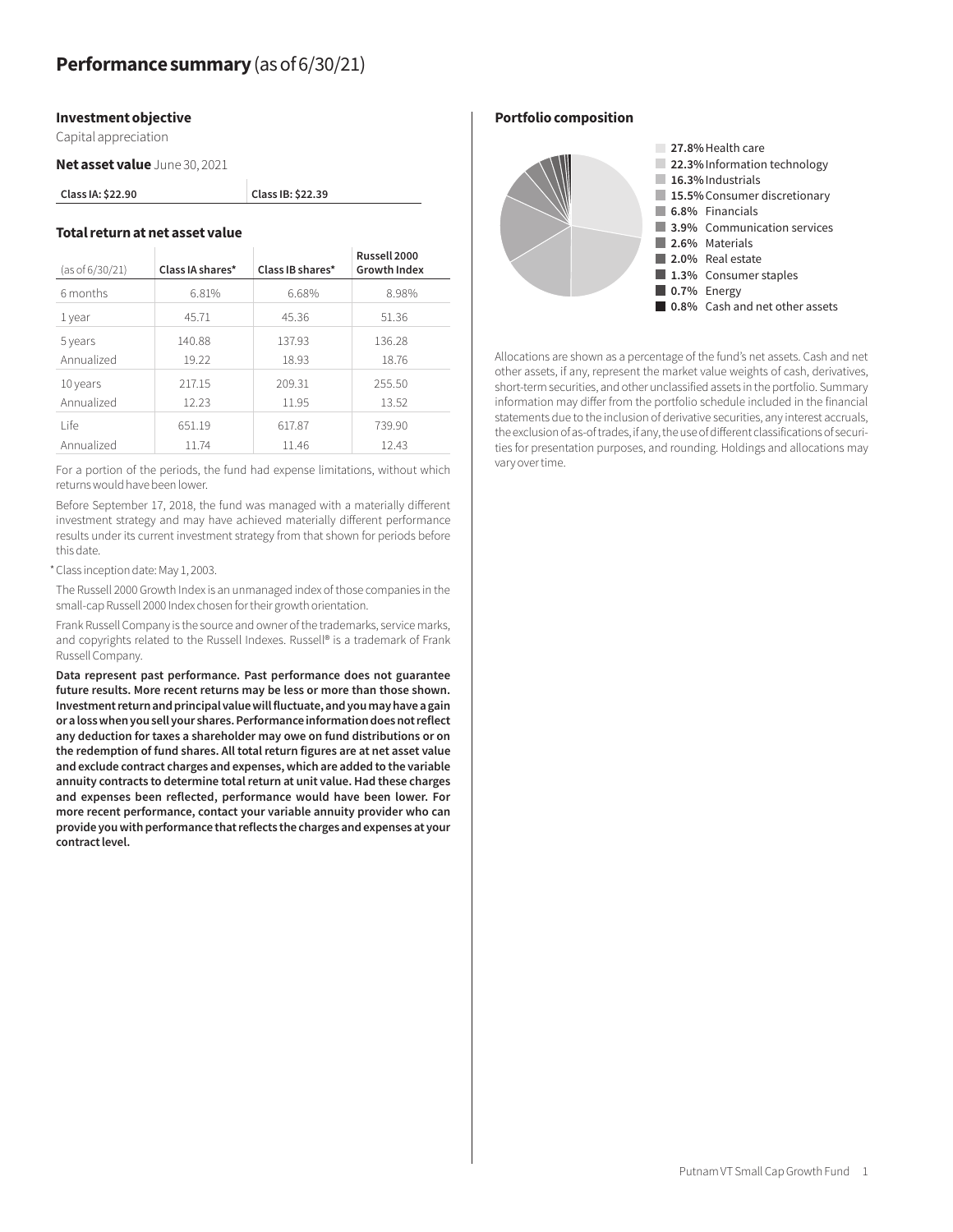# **Understanding your fund's expenses**

*As an investor in a variable annuity product that invests in a registered investment company, you pay ongoing expenses, such as management fees, distribution fees (12b-1 fees), and other expenses. Using the following information, you can estimate how these expenses affect your investment and compare them with the expenses of other funds. You may also pay one-time transaction expenses, which are not shown in this section and would result in higher total expenses. Charges and*  expenses at the insurance company separate account level are not *reflected. For more information, see your fund's prospectus or talk to your financial representative.*

#### **Review your fund's expenses**

The two left-hand columns of the Expenses per \$1,000 table show the expenses you would have paid on a \$1,000 investment in your fund from  $1/1/21$  to  $6/30/21$ . They also show how much a \$1,000 investment would be worth at the close of the period, *assuming actual returns and expenses.* To estimate the ongoing expenses you paid over the period, divide your account value by \$1,000, then multiply the result by the number in the first line for the class of shares you own.

#### **Compare your fund's expenses with those of other funds**

The two right-hand columns of the Expenses per \$1,000 table show your fund's expenses based on a \$1,000 investment, *assuming a hypothetical 5% annualized return.* You can use this information to compare the ongoing expenses (but not transaction expenses or total costs) of investing in the fund with those of other funds. All shareholder reports of mutual funds and funds serving as variable annuity vehicles will provide this information to help you make this comparison. Please note that you cannot use this information to estimate your actual ending account balance and expenses paid during the period.

#### **Expense ratios**

|                                                                       | Class IA | Class IB |
|-----------------------------------------------------------------------|----------|----------|
| Net expenses for the fiscal year ended<br>$12/31/20*$                 | 0.89%    | 1.14%    |
| Total annual operating expenses for the fiscal<br>year ended 12/31/20 | 0.90%    | 1.15%    |
| Annualized expense ratio for the six-month<br>period ended 6/30/21    | 0.87%    | 1 1 2 %  |

Fiscal year expense information in this table is taken from the most recent prospectus, is subject to change, and may differ from that shown for the annualized expense ratio and in the financial highlights of this report.

Expenses are shown as a percentage of average net assets.

\*Reflects Putnam Management's contractual obligation to limit certain fund expenses through 4/30/22.

#### **Expenses per \$1,000**

|                                     | Expenses and value for a<br>\$1,000 investment, assuming<br>actual returns for the<br>6 months ended 6/30/21 |            | <b>Expenses and value for a</b><br>\$1,000 investment, assuming<br>a hypothetical 5% annualized<br>return for the 6 months<br>ended 6/30/21 |            |
|-------------------------------------|--------------------------------------------------------------------------------------------------------------|------------|---------------------------------------------------------------------------------------------------------------------------------------------|------------|
|                                     | Class IA                                                                                                     | Class IB   | Class IA                                                                                                                                    | Class IB   |
| Expenses paid<br>per \$1,000*†      | \$4.46                                                                                                       | \$5.74     | \$4.36                                                                                                                                      | \$5.61     |
| Ending value<br>(after<br>expenses) | \$1,068.10                                                                                                   | \$1,066.80 | \$1,020.48                                                                                                                                  | \$1,019.24 |

\*Expenses for each share class are calculated using the fund's annualized expense ratio for each class, which represents the ongoing expenses as a percentage of average net assets for the six months ended 6/30/21. The expense ratio may differ for each share class.

†Expenses based on actual returns are calculated by multiplying the expense ratio by the average account value for the period; then multiplying the result by the number of days in the period (181); and then dividing that result by the number of days in the year (365). Expenses based on a hypothetical 5% return are calculated by multiplying the expense ratio by the average account value for the six-month period; then multiplying the result by the number of days in the six-month period (181); and then dividing that result by the number of days in the year (365).

### **Your fund's manager**



Portfolio Manager **William J. Monroe, CFA,** joined Putnam in 2012 and has been in the investment industry since 1996.

Your fund's manager also manages other accounts advised by Putnam Management or an affiliate, including retail mutual fund counterparts to the funds in Putnam Variable Trust.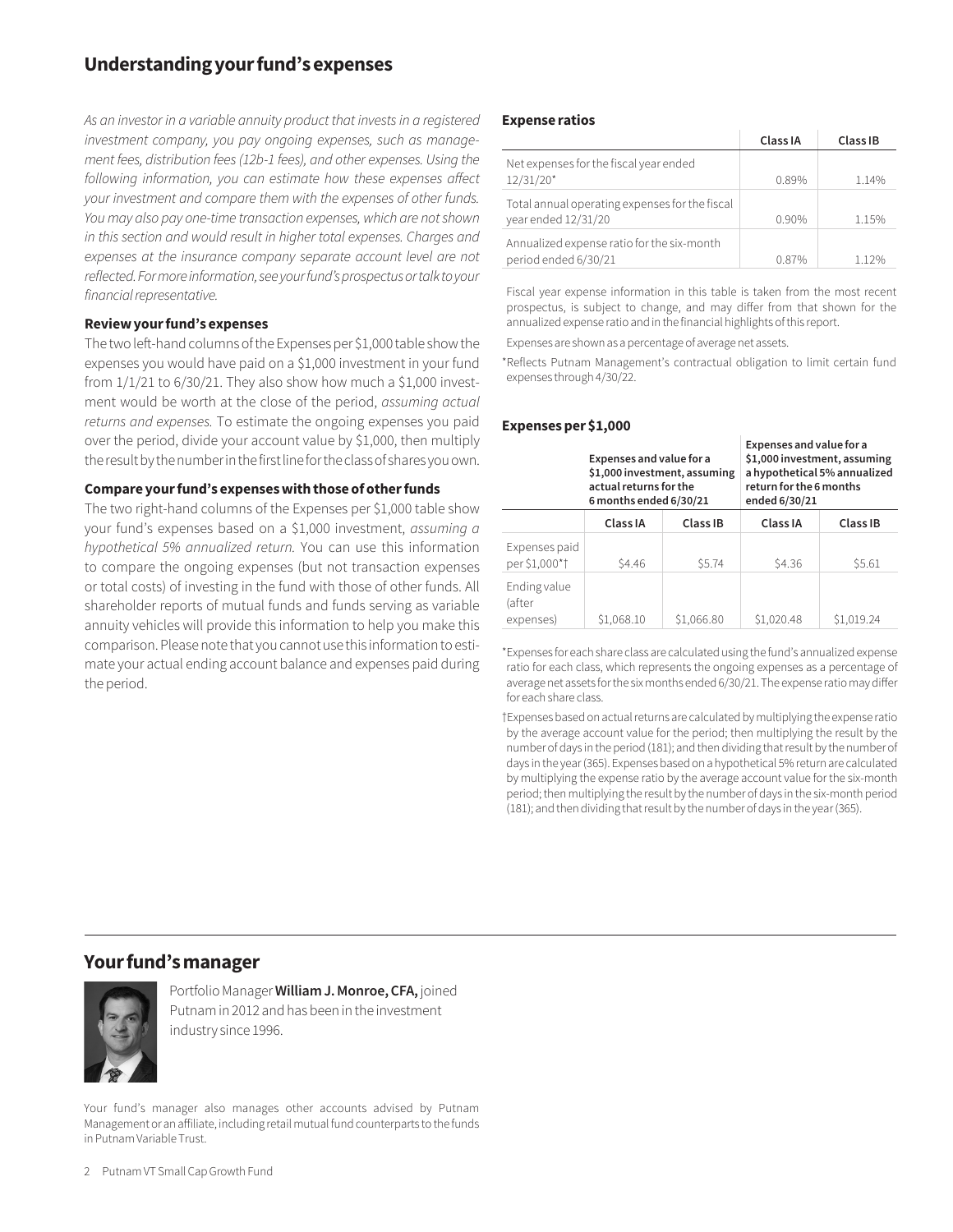# **The fund's portfolio** 6/30/21 (Unaudited)

| COMMON STOCKS (99.3%)*                                       | <b>Shares</b>   | Value              |
|--------------------------------------------------------------|-----------------|--------------------|
| Auto components (1.0%)                                       |                 |                    |
| Patrick Industries, Inc.                                     | 5,180           | \$378,140          |
| Banks (0.6%)                                                 |                 | 378,140            |
| ServisFirst Bancshares, Inc.                                 | 3,380           | 229,772            |
|                                                              |                 | 229,772            |
| Biotechnology (8.9%)                                         |                 |                    |
| Acceleron Pharma, Inc. 1                                     | 3,665           | 459,921            |
| Ascendis Pharma A/S ADR (Denmark) †                          | 2,035           | 267,704            |
| Biohaven Pharmaceutical Holding Co., Ltd.   \$               | 3,585           | 348,032            |
| Denali Therapeutics, Inc. 1<br>Halozyme Therapeutics, Inc. 1 | 3,120<br>12,350 | 244,733<br>560,814 |
| Insmed, Inc.   \$                                            | 8,885           | 252,867            |
| Intellia Therapeutics, Inc. 1                                | 1,500           | 242,865            |
| Natera, Inc. †                                               | 3,770           | 428,008            |
| TG Therapeutics, Inc. †                                      | 5,495           | 213,151            |
| Turning Point Therapeutics, Inc. †                           | 2,485           | 193,880            |
| Veracyte, Inc. †                                             | 4,276           | 170,954            |
|                                                              |                 | 3,382,929          |
| Building products (1.8%)                                     |                 |                    |
| AZEK Co., Inc. (The) †                                       | 15,701          | 666,664            |
| Capital markets (4.6%)                                       |                 | 666,664            |
| Hamilton Lane, Inc. Class A                                  | 8,470           | 771,786            |
| Open Lending Corp. Class A †                                 | 17,785          | 766,356            |
| StepStone Group, Inc. Class A                                | 5,595           | 192,468            |
|                                                              |                 | 1,730,610          |
| Chemicals (1.8%)<br>Ingevity Corp. †                         | 5,110           | 415,750            |
| Orion Engineered Carbons SA (Luxembourg) †                   | 13,640          | 259,024            |
|                                                              |                 | 674,774            |
| Commercial services and supplies (3.1%)                      |                 |                    |
| Brink's Co. (The) S                                          | 7,745           | 595,126            |
| Montrose Environmental Group, Inc. †                         | 10,898          | 584,787            |
| Construction and engineering (1.2%)                          |                 | 1,179,913          |
| WillScot Mobile Mini Holdings Corp. †                        | 16,427          | 457,820            |
| Containers and packaging (0.8%)                              |                 | 457,820            |
| Ranpak Holdings Corp. †                                      | 11,972          | 299,659            |
|                                                              |                 | 299,659            |
| Diversified financial services (0.3%)                        |                 |                    |
| EverArc Holdings, Ltd. (British Virgin Islands) †            | 9,269           | 115,863            |
| Electronic equipment, instruments, and components (3.7%)     |                 | 115,863            |
| $II-VI, Inc.$ † $S$                                          | 4,780           | 346,980            |
| Littelfuse, Inc.                                             | 1,070           | 272,625            |
| Novanta, Inc. †                                              | 4,685           | 631,351            |
| Rogers Corp. <sup>†</sup>                                    | 745             | 149,596            |
| Energy equipment and services (0.7%)                         |                 | 1,400,552          |
| ChampionX Corp. †                                            | 10,380          | 266,247            |
|                                                              |                 | 266,247            |
| Entertainment (0.5%)                                         |                 |                    |
| Madison Square Garden Sports Corp. †                         | 1,105           | 190,690            |
| Food and staples retail (1.3%)                               |                 | 190,690            |
| Performance Food Group Co. †                                 | 10,275          | 498,235            |
| Health-care equipment and supplies (7.6%)                    |                 | 498,235            |
| AtriCure, Inc. †                                             | 2,415           | 191,582            |
| Axonics, Inc. † S                                            | 6,585           | 417,555            |
| CONMED Corp.                                                 | 5,430           | 746,245            |
|                                                              |                 |                    |

| COMMON STOCKS (99.3%)* cont.                  | <b>Shares</b>   | Value                |
|-----------------------------------------------|-----------------|----------------------|
| Health-care equipment and supplies cont.      |                 |                      |
| InMode, Ltd. (Israel) †                       | 13,166          | \$1,246,557          |
| Lantheus Holdings, Inc. 1                     | 7,575           | 209,373              |
| STAAR Surgical Co. †                          | 500             | 76,250               |
|                                               |                 | 2,887,562            |
| Health-care providers and services (5.7%)     |                 |                      |
| AdaptHealth Corp.                             | 8,701           | 238,494              |
| ATI Physical Therapy, Inc. $\dagger$ S        | 17,967          | 171,405              |
| Castle Biosciences, Inc. †                    | 3,035           | 222,557              |
| HealthEquity, Inc. †                          | 2,695           | 216,894              |
| LHC Group, Inc. †<br>R1RCM, Inc. †            | 2,855<br>33,828 | 571,742              |
|                                               |                 | 752,335<br>2,173,427 |
| Health-care technology (1.6%)                 |                 |                      |
| Health Catalyst, Inc. 1                       | 3,655           | 202,889              |
| Phreesia, Inc. †                              | 6,807           | 417,269              |
| Hotels, restaurants, and leisure (5.0%)       |                 | 620,158              |
| Accel Entertainment, Inc. 1                   | 15,350          | 182,205              |
| Churchill Downs, Inc.                         | 2,985           | 591,806              |
| Chuy's Holdings, Inc. 1                       | 5,015           | 186,859              |
| Everi Holdings, Inc. †                        | 13,150          | 327,961              |
| Planet Fitness, Inc. Class A                  | 3,815           | 287,079              |
| Wingstop, Inc. S                              | 2,010           | 316,836              |
|                                               |                 | 1,892,746            |
| Household durables (0.9%)                     |                 |                      |
| Installed Building Products, Inc.             | 2,875           | 351,785<br>351,785   |
| Insurance (1.4%)                              |                 |                      |
| Kinsale Capital Group, Inc.                   | 3,105           | 511,611              |
| Internet and direct marketing retail (0.9%)   |                 | 511,611              |
| Revolve Group, Inc. t                         | 4,855           | 334,510              |
|                                               |                 | 334,510              |
| IT Services (1.7%)                            |                 |                      |
| Shift4 Payments, Inc. Class A   S             | 3,810           | 357,073              |
| WNS Holdings, Ltd. ADR (India) †              | 3,650           | 291,526              |
| Life sciences tools and services (3.4%)       |                 | 648,599              |
| Medpace Holdings, Inc. 1                      | 4,110           | 725,949              |
| Pacific Biosciences of California, Inc. 1     | 5,565           | 194,608              |
| Repligen Corp. †                              | 1,815           | 362,310              |
| Machinery (3.5%)                              |                 | 1,282,867            |
| Albany International Corp. Class A            | 2,050           | 182,983              |
| Altra Industrial Motion Corp.                 | 8,255           | 536,740              |
| John Bean Technologies Corp.                  | 1,620           | 231,044              |
| RBC Bearings, Inc. †                          | 1,881           | 375,109              |
|                                               |                 | 1,325,876            |
| Media (3.4%)                                  |                 |                      |
| Cable One, Inc.                               | 300             | 573,843              |
| TechTarget, Inc. †                            | 9,084           | 703,919              |
| Pharmaceuticals (0.4%)                        |                 | 1,277,762            |
| Antares Pharma, Inc. 1                        | 30,450          | 132,762              |
| Professional services (1.0%)                  |                 | 132,762              |
| Korn Ferry                                    | 5,120           | 371,456              |
|                                               |                 | 371,456              |
| Real estate management and development (2.0%) |                 |                      |
| Colliers International Group, Inc. (Canada)   | 6,865           | 768,796              |
| Road and rail (4.0%)                          |                 | 768,796              |
| Saia, Inc.†                                   | 2,440           | 511,156              |
| TFI International, Inc. (Canada)              | 10,795          | 985,536              |
|                                               |                 | 1,496,692            |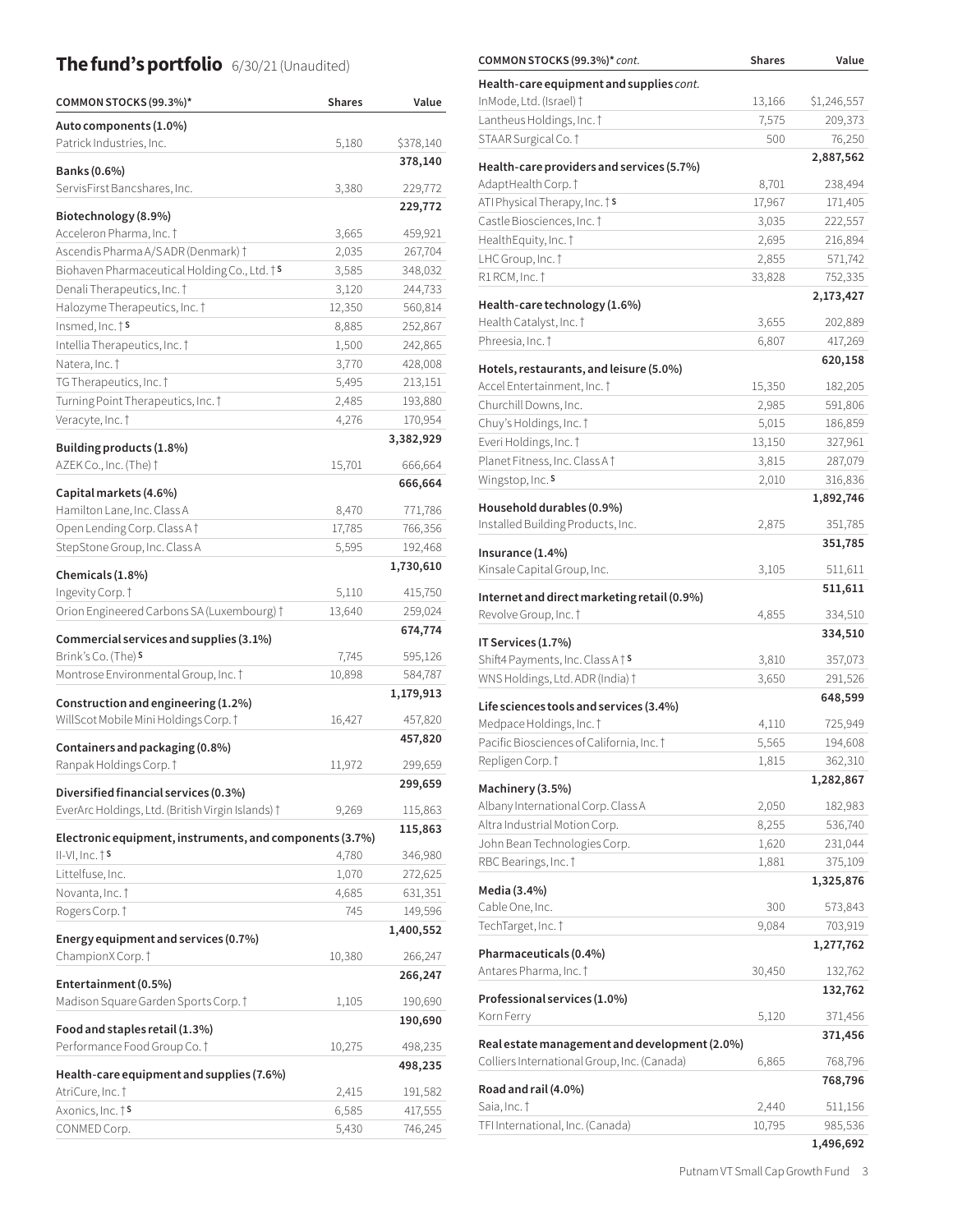| COMMON STOCKS (99.3%)* cont.                      | <b>Shares</b> | Value        |
|---------------------------------------------------|---------------|--------------|
| Semiconductors and semiconductor equipment (4.9%) |               |              |
| Brooks Automation, Inc.                           | 5,130         | \$488,786    |
| Nova Measuring Instruments, Ltd. (Israel) †       | 7,445         | 766,016      |
| Onto Innovation, Inc. †                           | 3,700         | 270,248      |
| Ultra Clean Holdings, Inc. †                      | 6,042         | 324,576      |
| Software (12.1%)                                  |               | 1,849,626    |
| Digital Turbine, Inc.                             | 3,765         | 286,253      |
| j2 Global, Inc. † S                               | 4,340         | 596,967      |
| Lightspeed POS, Inc. (Canada) †                   | 2,065         | 172,655      |
| Manhattan Associates, Inc. 1                      | 5,255         | 761,134      |
| Paylocity Holding Corp. 1                         | 3,325         | 634,410      |
| Rapid7, Inc. †                                    | 3,570         | 337,829      |
| Sprout Social, Inc. Class A <sup>+</sup>          | 3,285         | 293,745      |
| SPS Commerce, Inc. 1                              | 4,600         | 459,310      |
| Upland Software, Inc. 1                           | 8,305         | 341,917      |
| Verra Mobility Corp. †                            | 44,259        | 680,261      |
| Specialty retail (6.9%)                           |               | 4,564,481    |
| Boot Barn Holdings, Inc. †                        | 10,978        | 922,701      |
| Five Below, Inc. +                                | 4,025         | 777,912      |
| Lithia Motors, Inc. Class A                       | 1,515         | 520,615      |
| $RH$ † $S$                                        | 555           | 376,845      |
|                                                   |               | 2,598,073    |
| Textiles, apparel, and luxury goods (0.8%)        | 790           |              |
| Deckers Outdoor Corp. †                           |               | 303,415      |
| Trading companies and distributors (1.8%)         |               | 303,415      |
| Applied Industrial Technologies, Inc.             | 3,440         | 313,246      |
| SiteOne Landscape Supply, Inc. <sup>† S</sup>     | 2,225         | 376,601      |
|                                                   |               | 689,847      |
| Total common stocks (cost \$25,512,714)           |               | \$37,553,919 |

| SHORT-TERM INVESTMENTS (8.7%)*                           | <b>Shares</b> | Value        |
|----------------------------------------------------------|---------------|--------------|
| Putnam Cash Collateral Pool, LLC 0.09% d                 | 3,134,525     | \$3,134,525  |
| Putnam Short Term Investment Fund Class P0.09% L 171,033 |               | 171,033      |
| Total short-term investments (cost \$3,305,558)          |               | \$3,305,558  |
| Total investments (cost \$28,818,272)                    |               | \$40,859,477 |

#### **Key to holding's abbreviations**

ADR American Depository Receipts: represents ownership of foreign securities on deposit with a custodian bank

#### **Notes to the fund's portfolio**

Unless noted otherwise, the notes to the fund's portfolio are for the close of the fund's reporting period, which ran from January 1, 2021 through June 30, 2021 (the reporting period). Within the following notes to the portfolio, references to "Putnam Management" represent Putnam Investment Management, LLC, the fund's manager, an indirect wholly-owned subsidiary of Putnam Investments, LLC and references to "ASC 820" represent Accounting Standards Codification 820 *Fair Value Measurements and Disclosures*.

- \* Percentages indicated are based on net assets of \$37,821,443.
- † This security is non-income-producing.
- **<sup>d</sup>** Affiliated company. See Notes 1 and 5 to the financial statements regarding securities lending. The rate quoted in the security description is the annualized 7-day yield of the fund at the close of the reporting period.
- **<sup>L</sup>** Affiliated company (Note 5). The rate quoted in the security description is the annualized 7-day yield of the fund at the close of the reporting period.
- **<sup>S</sup>** Security on loan, in part or in entirety, at the close of the reporting period (Note 1).

ASC 820 establishes a three-level hierarchy for disclosure of fair value measurements. The valuation hierarchy is based upon the transparency of inputs to the valuation of the fund's investments. The three levels are defined as follows:

Level 1: Valuations based on quoted prices for identical securities in active markets.

Level 2: Valuations based on quoted prices in markets that are not active or for which all significant inputs are observable, either directly or indirectly.

Level 3: Valuations based on inputs that are unobservable and significant to the fair value measurement.

The following is a summary of the inputs used to value the fund's net assets as of the close of the reporting period:

|                            | <b>Valuation inputs</b>  |             |         |
|----------------------------|--------------------------|-------------|---------|
| Investments in securities: | Level 1                  | Level 2     | Level 3 |
| Common stocks*:            |                          |             |         |
| Communication services     | \$1,468,452              | $S-$        | $s-$    |
| Consumer discretionary     | 5,858,669                | –           |         |
| Consumer staples           | 498,235                  |             |         |
| Energy                     | 266,247                  | -           |         |
| Financials                 | 2,587,856                |             |         |
| Health care                | 10,479,705               |             |         |
| Industrials                | 6,188,268                | –           |         |
| Information technology     | 8,463,258                | -           |         |
| Materials                  | 974,433                  | –           |         |
| Real estate                | 768,796                  |             |         |
| Total common stocks        | 37,553,919               | -           |         |
| Short-term investments     | $\overline{\phantom{a}}$ | 3,305,558   |         |
| Totals by level            | \$37,553,919             | \$3,305,558 | \$—     |

\* Common stock classifications are presented at the sector level, which may differ from the fund's portfolio presentation.

The accompanying notes are an integral part of these financial statements.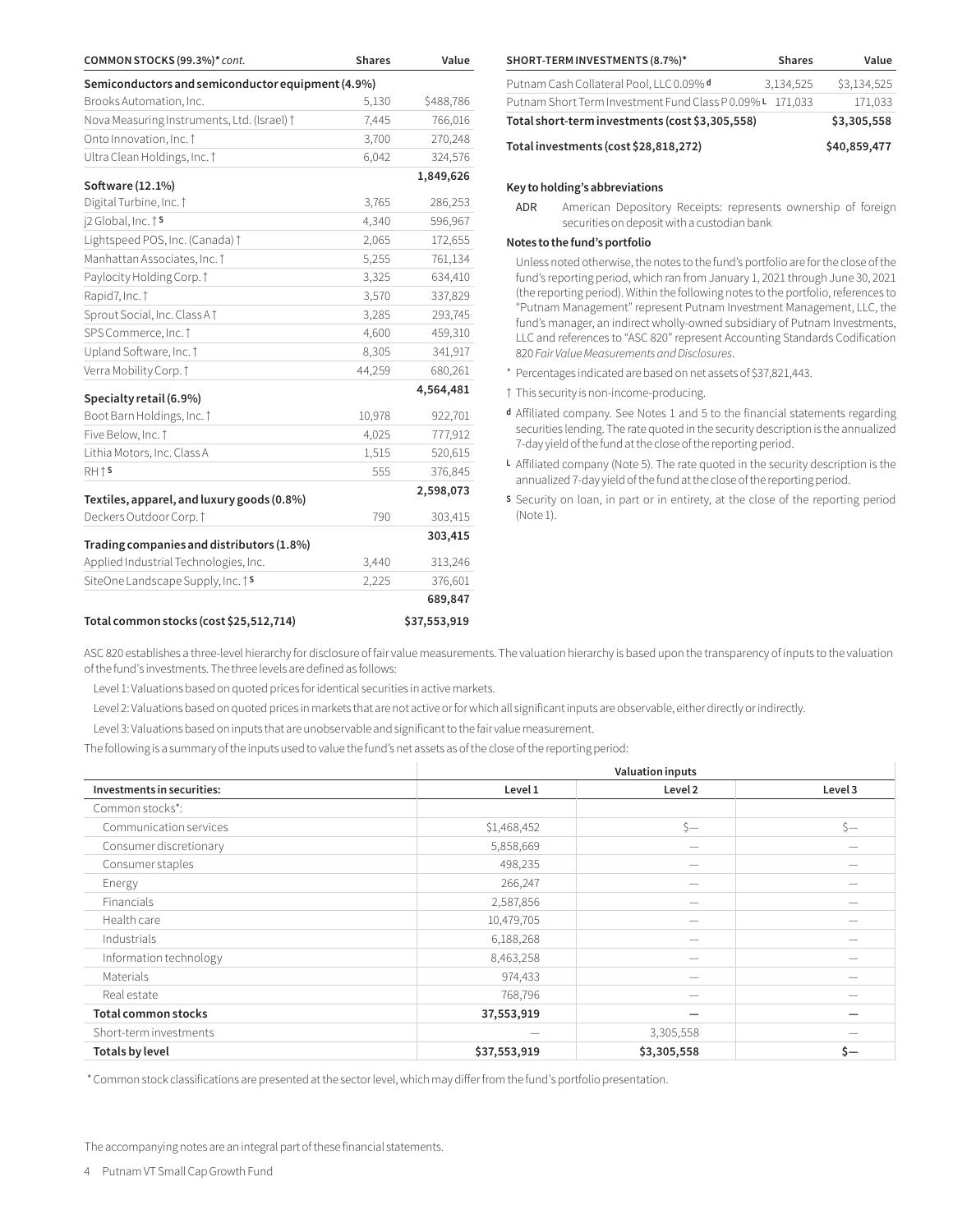# **Statement of assets and liabilities**

6/30/21 (Unaudited)

#### **Assets**

| Investment in securities, at value, including \$3,051,088 of securities on loan (Note 1): |              |
|-------------------------------------------------------------------------------------------|--------------|
| Unaffiliated issuers (identified cost \$25,512,714)                                       | \$37,553,919 |
| Affiliated issuers (identified cost \$3,305,558) (Notes 1 and 5)                          | 3,305,558    |
| Cash                                                                                      | 172.879      |
| Dividends, interest and other receivables                                                 | 77.663       |
| Receivable for shares of the fund sold                                                    | 442          |
| Receivable for investments sold                                                           | 76.994       |
| <b>Total assets</b>                                                                       | 41,187,455   |

#### **Liabilities**

| Payable for investments purchased                      | 68,878       |
|--------------------------------------------------------|--------------|
| Payable for shares of the fund repurchased             | 16,733       |
| Payable for compensation of Manager (Note 2)           | 18,620       |
| Payable for custodian fees (Note 2)                    | 16,775       |
| Payable for investor servicing fees (Note 2)           | 4,292        |
| Payable for Trustee compensation and expenses (Note 2) | 83,029       |
| Payable for administrative services (Note 2)           | 117          |
| Payable for distribution fees (Note 2)                 | 3,889        |
| Collateral on securities loaned, at value (Note 1)     | 3,134,525    |
| Other accrued expenses                                 | 19,154       |
| <b>Total liabilities</b>                               | 3,366,012    |
| Net assets                                             | \$37,821,443 |

#### **Represented by**

| Paid-in capital (Unlimited shares authorized) (Notes 1 and 4)                                                       | \$23,289,911 |
|---------------------------------------------------------------------------------------------------------------------|--------------|
| Total distributable earnings (Note 1)                                                                               | 14,531,532   |
| Total - Representing net assets applicable to capital shares outstanding                                            | \$37,821,443 |
| Computation of net asset value Class IA                                                                             |              |
| Net assets                                                                                                          | \$18,524,893 |
| Number of shares outstanding                                                                                        | 808,994      |
| Net asset value, offering price and redemption price per share (net assets divided by number of shares outstanding) | \$22.90      |
| Computation of net asset value Class IB                                                                             |              |
| Net assets                                                                                                          | \$19,296,550 |
| Number of shares outstanding                                                                                        | 861,905      |
| Net asset value, offering price and redemption price per share (net assets divided by number of shares outstanding) | \$22.39      |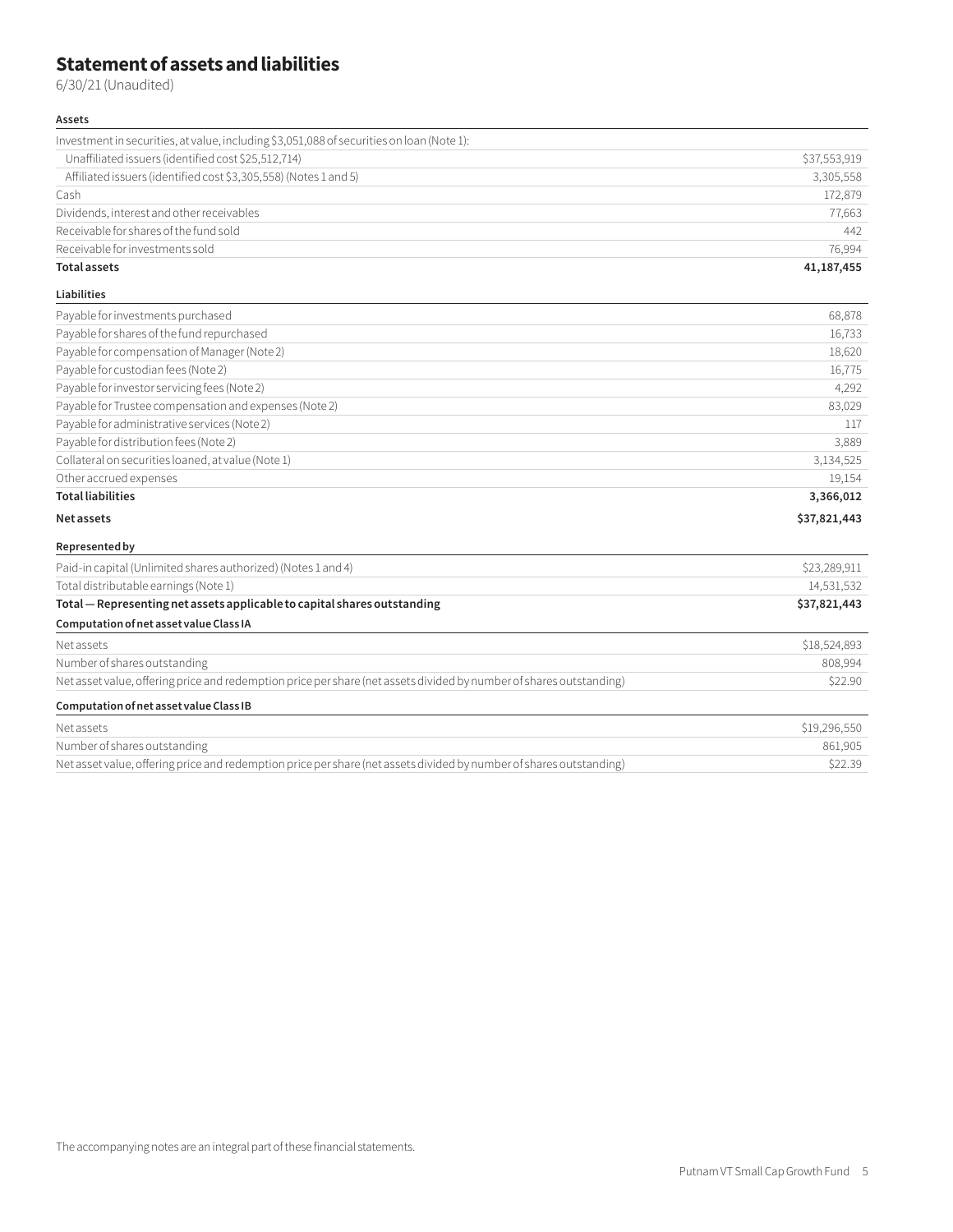# **Statement of operations**

Six months ended 6/30/21 (Unaudited)

| Investment income |  |
|-------------------|--|
|                   |  |

| Dividends (net of foreign tax of \$796)                                                       | \$33,109 |
|-----------------------------------------------------------------------------------------------|----------|
| Interest (including interest income of \$193 from investments in affiliated issuers) (Note 5) | 193      |
| Securities lending (net of expenses) (Notes 1 and 5)                                          | 968      |
| Total investment income                                                                       | 34,270   |
| <b>Expenses</b>                                                                               |          |

| Compensation of Manager (Note 2)                         | 115,904     |
|----------------------------------------------------------|-------------|
| Investor servicing fees (Note 2)                         | 13,386      |
| Custodian fees (Note 2)                                  | 14,366      |
| Trustee compensation and expenses (Note 2)               | 843         |
| Distribution fees (Note 2)                               | 24,105      |
| Administrative services (Note 2)                         | 350         |
| Auditing and tax fees                                    | 15,456      |
| Other                                                    | 4,956       |
| <b>Total expenses</b>                                    | 189,366     |
| Expense reduction (Note 2)                               | (5)         |
| Net expenses                                             | 189,361     |
| Net investment loss                                      | (155,091)   |
| Realized and unrealized gain (loss)                      |             |
| Net realized gain (loss) on:                             |             |
| Securities from unaffiliated issuers (Notes 1 and 3)     | 5,028,239   |
| Foreign currency transactions (Note 1)                   | 27          |
| Total net realized gain                                  | 5,028,266   |
| Change in net unrealized appreciation (depreciation) on: |             |
| Securities from unaffiliated issuers                     | (2,430,540) |
| Assets and liabilities in foreign currencies             | (15)        |
| Total change in net unrealized depreciation              | (2,430,555) |
| Net gain on investments                                  | 2,597,711   |
| Net increase in net assets resulting from operations     | \$2,442,620 |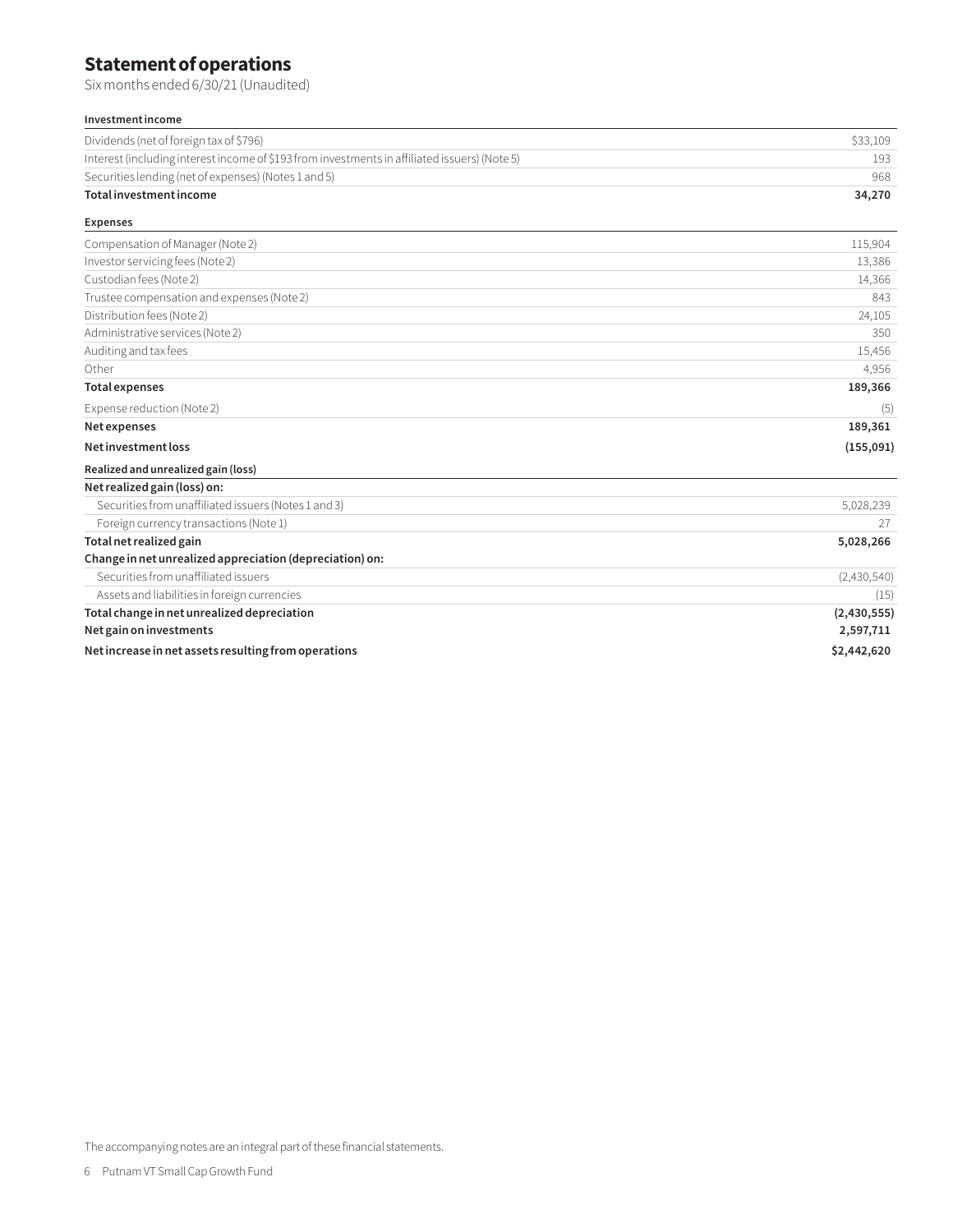# **Statement of changes in net assets**

|                                                                                                       | Six months<br>ended<br>$6/30/21*$ | Year ended<br>12/31/20 |
|-------------------------------------------------------------------------------------------------------|-----------------------------------|------------------------|
| Increase in net assets                                                                                |                                   |                        |
| Operations:                                                                                           |                                   |                        |
| Net investment loss                                                                                   | \$(155,091)                       | \$(209, 837)           |
| Net realized gain on investments and foreign currency transactions                                    | 5,028,266                         | 2,425,488              |
| Change in net unrealized appreciation (depreciation) and assets and liabilities in foreign currencies | (2,430,555)                       | 9,811,667              |
| Net increase in net assets resulting from operations                                                  | 2,442,620                         | 12,027,318             |
| Distributions to shareholders (Note 1):                                                               |                                   |                        |
| From ordinary income                                                                                  |                                   |                        |
| Net realized short-term gain on investments                                                           |                                   |                        |
| Class IA                                                                                              | (292, 487)                        | (36,008)               |
| Class IB                                                                                              | (305, 797)                        | (42, 211)              |
| From net realized long-term gain on investments                                                       |                                   |                        |
| Class IA                                                                                              | (1, 131, 362)                     | (446, 066)             |
| Class IB                                                                                              | (1, 182, 844)                     | (522, 901)             |
| Increase (decrease) from capital share transactions (Note 4)                                          | 1,279,906                         | (2,031,717)            |
| Total increase in net assets                                                                          | 810,036                           | 8,948,415              |
| Net assets:                                                                                           |                                   |                        |
| Beginning of period                                                                                   | 37,011,407                        | 28,062,992             |
| End of period                                                                                         | \$37,821,443                      | \$37,011,407           |

\* Unaudited.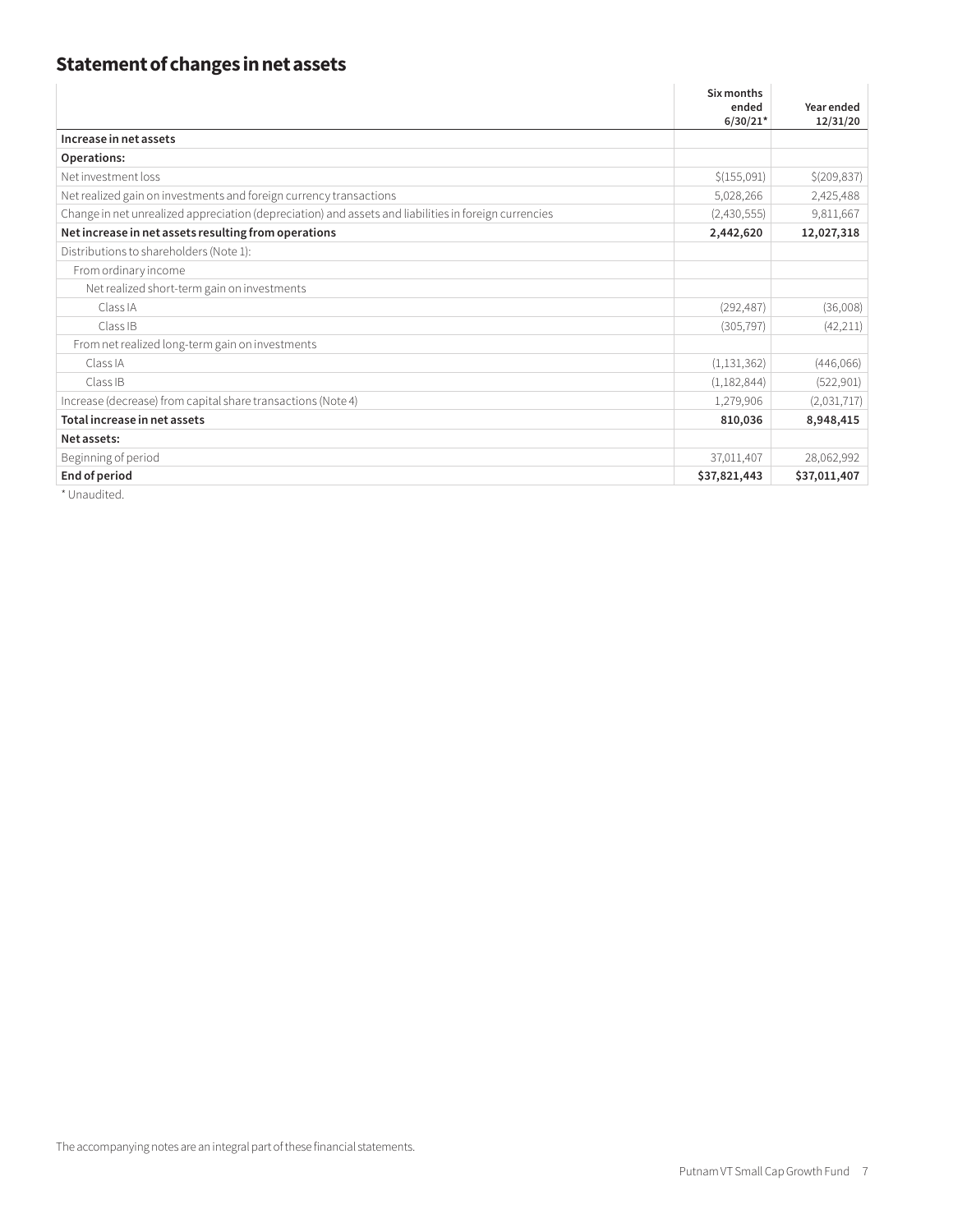# **Financial highlights** (For a common share outstanding throughout the period)

| <b>INVESTMENT OPERATIONS:</b> |                                      |                                           |                                                                  |                                  | <b>LESS DISTRIBUTIONS:</b> |                                       |                            |                                | RATIOS AND SUPPLEMENTAL DATA:          |                                             |                                                  |                                                                    |                        |
|-------------------------------|--------------------------------------|-------------------------------------------|------------------------------------------------------------------|----------------------------------|----------------------------|---------------------------------------|----------------------------|--------------------------------|----------------------------------------|---------------------------------------------|--------------------------------------------------|--------------------------------------------------------------------|------------------------|
| Period ended                  | Net asset value, beginning of period | Net investment income (loss) <sup>a</sup> | gain (loss)<br>unrealized<br>and<br>oninvestments<br>Netrealized | Total from investment operations | From net investment income | From net realized gain on investments | <b>Total distributions</b> | Net asset value, end of period | Total return at net asset value (%)b,c | Net assets, end of period<br>(in thousands) | Ratio of expenses to average<br>netassets (%)c,d | Ratio of net investment income (loss)<br>to average net assets (%) | Portfolio turnover (%) |
| Class IA                      |                                      |                                           |                                                                  |                                  |                            |                                       |                            |                                |                                        |                                             |                                                  |                                                                    |                        |
| 6/30/21                       | \$23.26                              | (0.08)                                    | 1.57                                                             | 1.49                             | $\overline{\phantom{m}}$   | (1.85)                                | (1.85)                     | \$22.90                        | $6.81*$                                | \$18,525                                    | $.43*$                                           | $(.34)^*$                                                          | $38*$                  |
| 12/31/20                      | 16.43                                | (.11)                                     | 7.60                                                             | 7.49                             | $\overline{\phantom{m}}$   | (.66)                                 | (.66)                      | 23.26                          | 48.71                                  | 18,010                                      | .89e                                             | $(.59)$ e                                                          | 59                     |
| 12/31/19                      | 13.58                                | (.07)                                     | 4.88                                                             | 4.81                             | (.01)                      | (1.95)                                | (1.96)                     | 16.43                          | 37.73                                  | 13,123                                      | .89e                                             | $(.48)$ e                                                          | 46                     |
| 12/31/18                      | 18.48                                | .03                                       | (2.19)                                                           | (2.16)                           | (.04)                      | (2.70)                                | (2.74)                     | 13.58                          | (13.64)                                | 9,859                                       | .89e                                             | .19e                                                               | 138                    |
| 12/31/17                      | 18.69                                | .08                                       | 1.36                                                             | 1.44                             | (.13)                      | (1.52)                                | (1.65)                     | 18.48                          | 8.26                                   | 12,954                                      | .90 <sub>e</sub>                                 | .43e                                                               | 157                    |
| 12/31/16                      | 16.70                                | .13                                       | 2.41                                                             | 2.54                             | (.17)                      | (.38)                                 | (.55)                      | 18.69                          | 15.77                                  | 13,646                                      | $.90$ e,f                                        | $.78e$ f                                                           | 124                    |
| Class IB                      |                                      |                                           |                                                                  |                                  |                            |                                       |                            |                                |                                        |                                             |                                                  |                                                                    |                        |
| 6/30/211                      | \$22.81                              | (.11)                                     | 1.54                                                             | 1.43                             | $\overline{\phantom{0}}$   | (1.85)                                | (1.85)                     | \$22.39                        | $6.68*$                                | \$19,297                                    | $.56*$                                           | $(.47)^*$                                                          | $38*$                  |
| 12/31/20                      | 16.17                                | (.15)                                     | 7.45                                                             | 7.30                             | $\overline{\phantom{m}}$   | (.66)                                 | (.66)                      | 22.81                          | 48.30                                  | 19,001                                      | 1.14e                                            | $(.84)$ e                                                          | 59                     |
| 12/31/19                      | 13.41                                | (.11)                                     | 4.82                                                             | 4.71                             | $\overline{\phantom{m}}$   | (1.95)                                | (1.95)                     | 16.17                          | 37.45                                  | 14,940                                      | 1.14e                                            | $(.73)$ e                                                          | 46                     |
| 12/31/18                      | 18.28                                | (.01)                                     | (2.16)                                                           | (2.17)                           | $\overline{\phantom{0}}$   | (2.70)                                | (2.70)                     | 13.41                          | (13.84)                                | 11,830                                      | 1.14e                                            | $(.06)$ e                                                          | 138                    |
| 12/31/17                      | 18.52                                | .03                                       | 1.34                                                             | 1.37                             | (.09)                      | (1.52)                                | (1.61)                     | 18.28                          | 7.93                                   | 14,896                                      | 1.15 <sup>e</sup>                                | .19e                                                               | 157                    |
| 12/31/16                      | 16.54                                | .09                                       | 2.40                                                             | 2.49                             | (.13)                      | (.38)                                 | (.51)                      | 18.52                          | 15.52                                  | 14,449                                      | $1.15$ e,f                                       | $.53e$ ,f                                                          | 124                    |

Before September 17, 2018, the fund was managed with a materially different investment strategy and may have achieved materially different performance results under its current investment strategy from that shown for periods before this date.

\* Not annualized.

† Unaudited.

**<sup>a</sup>** Per share net investment income (loss) has been determined on the basis of the weighted average number of shares outstanding during the period.

**<sup>b</sup>** Total return assumes dividend reinvestment.

**<sup>c</sup>** The charges and expenses at the insurance company separate account level are not reflected.

**<sup>d</sup>** Includes amounts paid through expense offset and/or brokerage/service arrangements, if any (Note 2). Also excludes acquired fund fees and expenses, if any.

**<sup>e</sup>** Reflects an involuntary contractual expense limitation in effect during the period. As a result of such limitation, the expenses of each class reflect a reduction of the following amounts (Note 2):

|          | Percentage of average net assets |
|----------|----------------------------------|
| 12/31/20 | 0.01%                            |
| 12/31/19 | 0.03                             |
| 12/31/18 | 0.14                             |
| 12/31/17 | 0.11                             |
| 12/31/16 | 0.06                             |

**<sup>f</sup>** Reflects a voluntary waiver of certain fund expenses in effect during the period. As a result of such waiver, the expenses of each class reflect a reduction of less than 0.01% as a percentage of average net assets.

The accompanying notes are an integral part of these financial statements.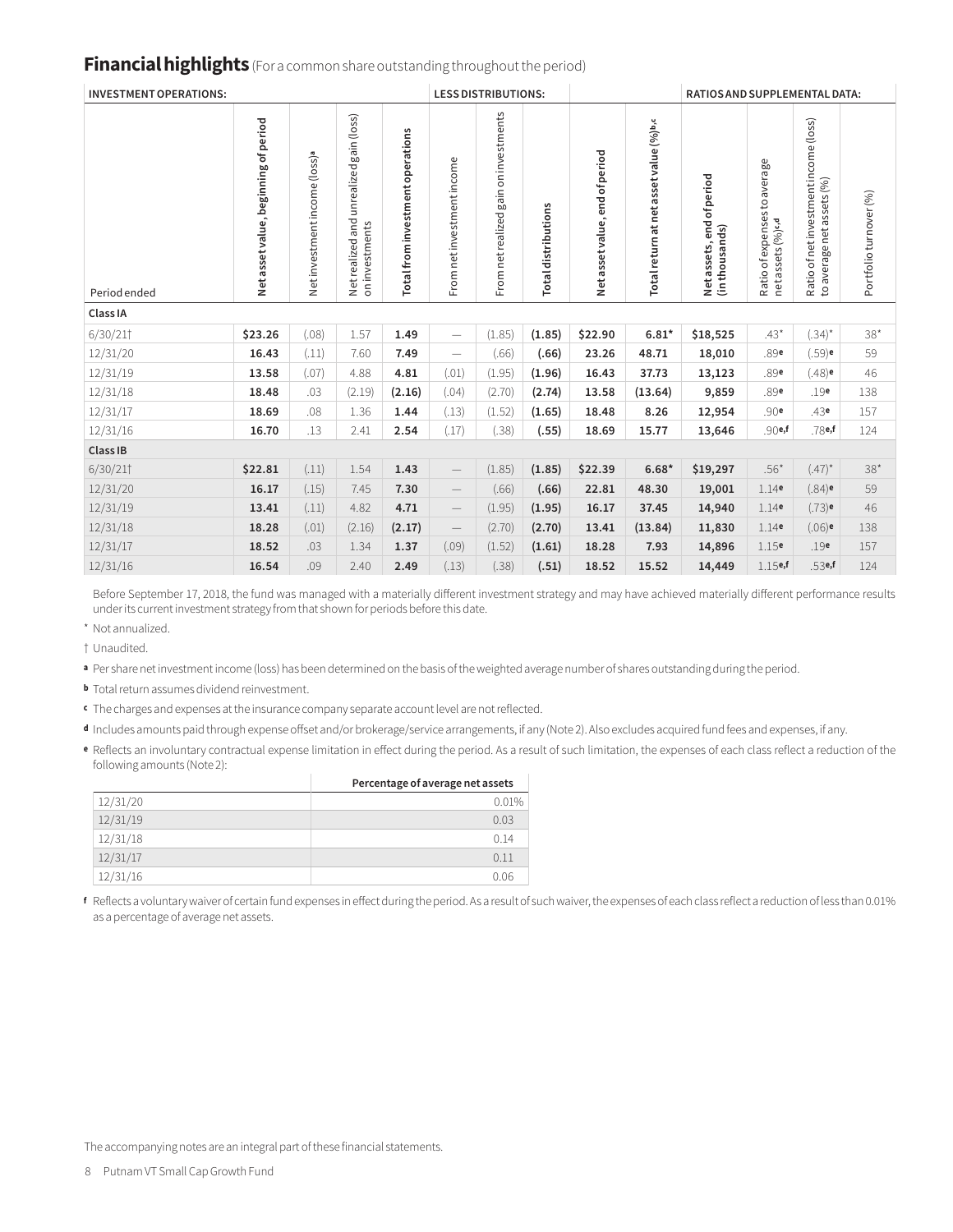# **Notes to financial statements** 6/30/21 (Unaudited)

Within the following Notes to financial statements, references to "State Street" represent State Street Bank and Trust Company, references to "the SEC" represent the Securities and Exchange Commission, references to "Putnam Management" represent Putnam Investment Management, LLC, the fund's manager, an indirect wholly-owned subsidiary of Putnam Investments, LLC and references to "OTC", if any, represent over-the-counter. Unless otherwise noted, the "reporting period" represents the period from January 1, 2021 through June 30, 2021.

Putnam VT Small Cap Growth Fund (the fund) is a diversified series of Putnam Variable Trust (the Trust), a Massachusetts business trust registered under the Investment Company Act of 1940, as amended, as an open-end management investment company. The goal of the fund is to seek capital appreciation. The fund invests mainly in common stocks of small U.S. companies, with a focus on growth stocks. Growth stocks are stocks of companies whose earnings are expected to grow faster than those of similar firms, and whose business growth and other characteristics may lead to an increase in stock price. Under normal circumstances, Putnam Management invests at least 80% of the fund's net assets in companies of a size similar to those in the Russell 2000 Growth Index. This policy may be changed only after 60 days' notice to shareholders. As of March 31, 2021, the index was composed of companies having market capitalizations of between approximately \$49.3 million and \$18.2 billion. Putnam Management may consider, among other factors, a company's valuation, financial strength, growth potential, competitive position in its industry, projected future earnings, cash flows and dividends when deciding whether to buy or sell investments.

The fund offers class IA and class IB shares of beneficial interest. Class IA shares are offered at net asset value and are not subject to a distribution fee. Class IB shares are offered at net asset value and pay an ongoing distribution fee, which is identified in Note 2.

In the normal course of business, the fund enters into contracts that may include agreements to indemnify another party under given circumstances. The fund's maximum exposure under these arrangements is unknown as this would involve future claims that may be, but have not yet been, made against the fund. However, the fund's management team expects the risk of material loss to be remote.

The fund has entered into contractual arrangements with an investment adviser, administrator, distributor, shareholder servicing agent and custodian, who each provide services to the fund. Unless expressly stated otherwise, shareholders are not parties to, or intended beneficiaries of these contractual arrangements, and these contractual arrangements are not intended to create any shareholder right to enforce them against the service providers or to seek any remedy under them against the service providers, either directly or on behalf of the fund.

Under the fund's Amended and Restated Agreement and Declaration of Trust, any claims asserted against or on behalf of the Putnam Funds, including claims against Trustees and Officers, must be brought in state and federal courts located within the Commonwealth of Massachusetts.

#### **Note 1 — Significant accounting policies**

The following is a summary of significant accounting policies consistently followed by the fund in the preparation of its financial statements. The preparation of financial statements is in conformity with accounting principles generally accepted in the United States of America and requires management to make estimates and assumptions that affect the reported amounts of assets and liabilities in the financial statements and the reported amounts of increases and decreases in net assets from operations. Actual results could differ from those estimates. Subsequent events after the Statement of assets and liabilities date through the date that the financial statements were issued have been evaluated in the preparation of the financial statements.

Investment income, realized and unrealized gains and losses and expenses of the fund are borne pro-rata based on the relative net assets of each class to the total net assets of the fund, except that each class bears expenses unique to that class (including the distribution fees applicable to such classes). Each class votes as a class only with respect to its own distribution plan or other matters on which a class vote is required by law or determined by the Trustees. If the fund were liquidated, shares of each class would receive their pro-rata share of the net assets of the fund. In addition, the Trustees declare separate dividends on each class of shares.

**Security valuation** Portfolio securities and other investments are valued using policies and procedures adopted by the Board of Trustees. The Trustees have formed a Pricing Committee to oversee the implementation of these procedures and have delegated responsibility for valuing the fund's assets in accordance with

these procedures to Putnam Management. Putnam Management has established an internal Valuation Committee that is responsible for making fair value determinations, evaluating the effectiveness of the pricing policies of the fund and reporting to the Pricing Committee.

Investments for which market quotations are readily available are valued at the last reported sales price on their principal exchange, or official closing price for certain markets, and are classified as Level 1 securities under Accounting Standards Codification 820 *Fair Value Measurements and Disclosures* (ASC 820). If no sales are reported, as in the case of some securities that are traded OTC, a security is valued at its last reported bid price and is generally categorized as a Level 2 security.

Investments in open-end investment companies (excluding exchange-traded funds), if any, which can be classified as Level 1 or Level 2 securities, are valued based on their net asset value. The net asset value of such investment companies equals the total value of their assets less their liabilities and divided by the number of their outstanding shares.

Many securities markets and exchanges outside the U.S. close prior to the scheduled close of the New York Stock Exchange and therefore the closing prices for securities in such markets or on such exchanges may not fully reflect events that occur after such close but before the scheduled close of the New York Stock Exchange. Accordingly, on certain days, the fund will fair value certain foreign equity securities taking into account multiple factors including movements in the U.S. securities markets, currency valuations and comparisons to the valuation of American Depository Receipts, exchange-traded funds and futures contracts. The foreign equity securities, which would generally be classified as Level 1 securities, will be transferred to Level 2 of the fair value hierarchy when they are valued at fair value. The number of days on which fair value prices will be used will depend on market activity and it is possible that fair value prices will be used by the fund to a significant extent. Securities quoted in foreign currencies, if any, are translated into U.S. dollars at the current exchange rate. Short-term securities with remaining maturities of 60 days or less are valued using an independent pricing service approved by the Trustees, and are classified as Level 2 securities.

To the extent a pricing service or dealer is unable to value a security or provides a valuation that Putnam Management does not believe accurately reflects the security's fair value, the security will be valued at fair value by Putnam Management in accordance with policies and procedures approved by the Trustees. Certain investments, including certain restricted and illiquid securities and derivatives, are also valued at fair value following procedures approved by the Trustees. These valuations consider such factors as significant market or specific security events such as interest rate or credit quality changes, various relationships with other securities, discount rates, U.S. Treasury, U.S. swap and credit yields, index levels, convexity exposures, recovery rates, sales and other multiples and resale restrictions. These securities are classified as Level 2 or as Level 3 depending on the priority of the significant inputs.

To assess the continuing appropriateness of fair valuations, the Valuation Committee reviews and affirms the reasonableness of such valuations on a regular basis after considering all relevant information that is reasonably available. Such valuations and procedures are reviewed periodically by the Trustees. The fair value of securities is generally determined as the amount that the fund could reasonably expect to realize from an orderly disposition of such securities over a reasonable period of time. By its nature, a fair value price is a good faith estimate of the value of a security in a current sale and does not reflect an actual market price, which may be different by a material amount.

**Security transactions and related investment income** Security transactions are recorded on the trade date (the date the order to buy or sell is executed). Gains or losses on securities sold are determined on the identified cost basis.

Interest income, net of any applicable withholding taxes, if any, is recorded on the accrual basis. Dividend income, net of any applicable withholding taxes, is recognized on the ex-dividend date except that certain dividends from foreign securities, if any, are recognized as soon as the fund is informed of the ex-dividend date. Non-cash dividends, if any, are recorded at the fair value of the securities received. Dividends representing a return of capital or capital gains, if any, are reflected as a reduction of cost and/or as a realized gain.

**Foreign currency translation** The accounting records of the fund are maintained in U.S. dollars. The fair value of foreign securities, currency holdings, and other assets and liabilities is recorded in the books and records of the fund after translation to U.S. dollars based on the exchange rates on that day. The cost of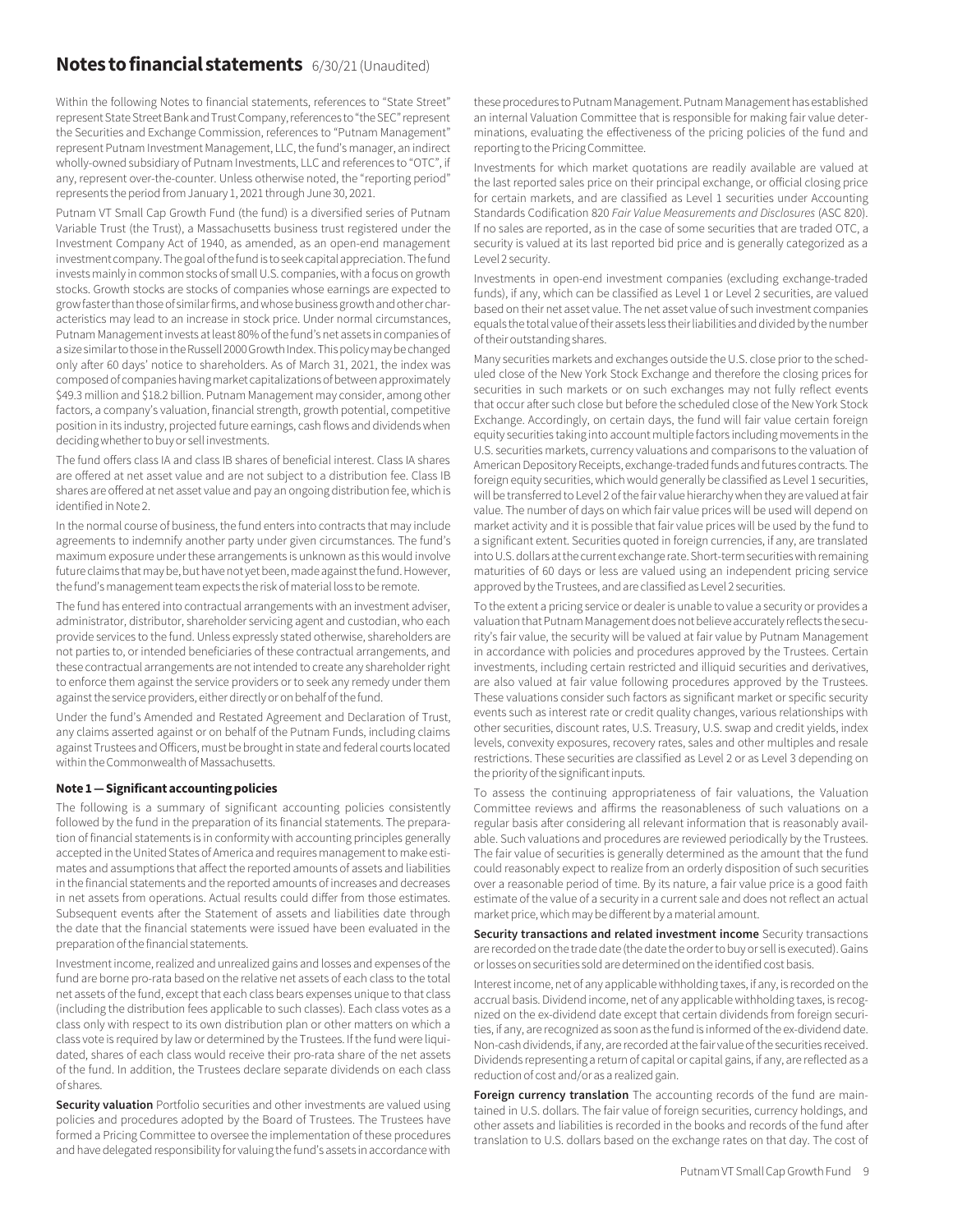each security is determined using historical exchange rates. Income and withholding taxes are translated at prevailing exchange rates when earned or incurred. The fund does not isolate that portion of realized or unrealized gains or losses resulting from changes in the foreign exchange rate on investments from fluctuations arising from changes in the market prices of the securities. Such gains and losses are included with the net realized and unrealized gain or loss on investments. Net realized gains and losses on foreign currency transactions represent net realized exchange gains or losses on disposition of foreign currencies, currency gains and losses realized between the trade and settlement dates on securities transactions and the difference between the amount of investment income and foreign withholding taxes recorded on the fund's books and the U.S. dollar equivalent amounts actually received or paid. Net unrealized appreciation and depreciation of assets and liabilities in foreign currencies arise from changes in the value of assets and liabilities other than investments at the period end, resulting from changes in the exchange rate.

**Securities lending** The fund may lend securities, through its agent, to qualified borrowers in order to earn additional income. The loans are collateralized by cash in an amount at least equal to the fair value of the securities loaned. The fair value of securities loaned is determined daily and any additional required collateral is allocated to the fund on the next business day. The remaining maturities of the securities lending transactions are considered overnight and continuous. The risk of borrower default will be borne by the fund's agent; the fund will bear the risk of loss with respect to the investment of the cash collateral. Income from securities lending, net of expenses, is included in investment income on the Statement of operations. Cash collateral is invested in Putnam Cash Collateral Pool, LLC, a limited liability company managed by an affiliate of Putnam Management. Investments in Putnam Cash Collateral Pool, LLC are valued at its closing net asset value each business day. There are no management fees charged to Putnam Cash Collateral Pool, LLC. At the close of the reporting period, the fund received cash collateral of \$3,134,525 and the value of securities loaned amounted to \$3,051,088.

**Interfund lending** The fund, along with other Putnam funds, may participate in an interfund lending program pursuant to an exemptive order issued by the SEC. This program allows the fund to borrow from or lend to other Putnam funds that permit such transactions. Interfund lending transactions are subject to each fund's investment policies and borrowing and lending limits. Interest earned or paid on the interfund lending transaction will be based on the average of certain current market rates. During the reporting period, the fund did not utilize the program.

**Lines of credit** The fund participates, along with other Putnam funds, in a \$317.5 million unsecured committed line of credit and a \$235.5 million unsecured uncommitted line of credit, both provided by State Street. Borrowings may be made for temporary or emergency purposes, including the funding of shareholder redemption requests and trade settlements. Interest is charged to the fund based on the fund's borrowing at a rate equal to 1.25% plus the higher of (1) the Federal Funds rate and (2) the Overnight Bank Funding Rate for the committed line of credit and 1.30% plus the higher of (1) the Federal Funds rate and (2) the Overnight Bank Funding Rate for the uncommitted line of credit. A closing fee equal to 0.04% of the committed line of credit and 0.04% of the uncommitted line of credit has been paid by the participating funds. In addition, a commitment fee of 0.21% per annum on any unutilized portion of the committed line of credit is allocated to the participating funds based on their relative net assets and paid quarterly. During the reporting period, the fund had no borrowings against these arrangements.

**Federal taxes** It is the policy of the fund to distribute all of its taxable income within the prescribed time period and otherwise comply with the provisions of the Internal Revenue Code of 1986, as amended (the Code), applicable to regulated investment companies.

The fund is subject to the provisions of Accounting Standards Codification 740 *Income Taxes* (ASC 740). ASC 740 sets forth a minimum threshold for financial statement recognition of the benefit of a tax position taken or expected to be taken in a tax return. The fund did not have a liability to record for any unrecognized tax benefits in the accompanying financial statements. No provision has been made for federal taxes on income, capital gains or unrealized appreciation on securities held nor for excise tax on income and capital gains. Each of the fund's federal tax returns for the prior three fiscal years remains subject to examination by the Internal Revenue Service.

The fund may also be subject to taxes imposed by governments of countries in which it invests. Such taxes are generally based on either income or gains earned or repatriated. The fund accrues and applies such taxes to net investment income, net realized gains and net unrealized gains as income and/or capital gains are earned. In some cases, the fund may be entitled to reclaim all or a portion of such taxes, and such reclaim amounts, if any, are reflected as an asset on the fund's

books. In many cases, however, the fund may not receive such amounts for an extended period of time, depending on the country of investment.

Under the Regulated Investment Company Modernization Act of 2010, the fund will be permitted to carry forward capital losses incurred for an unlimited period and the carry forwards will retain their character as either short-term or long-term capital losses. At December 31, 2020, the fund had the following capital loss carryovers available, to the extent allowed by the Code, to offset future net capital gain, if any:

| Loss carryover |             |             |  |  |  |  |
|----------------|-------------|-------------|--|--|--|--|
| Short-term     | Long-term   | Total       |  |  |  |  |
| \$1,055,629    | \$1,226,812 | \$2,282,441 |  |  |  |  |

Tax cost of investments includes adjustments to net unrealized appreciation (depreciation) which may not necessarily be final tax cost basis adjustments, but closely approximate the tax basis unrealized gains and losses that may be realized and distributed to shareholders. The aggregate identified cost on a tax basis is \$28,871,146, resulting in gross unrealized appreciation and depreciation of \$12,534,642 and \$546,311, respectively, or net unrealized appreciation of \$11,988,331.

**Distributions to shareholders** Distributions to shareholders from net investment income are recorded by the fund on the ex-dividend date. Distributions from capital gains, if any, are recorded on the ex-dividend date and paid at least annually. The amount and character of income and gains to be distributed are determined in accordance with income tax regulations, which may differ from generally accepted accounting principles. Dividend sources are estimated at the time of declaration. Actual results may vary. Any non-taxable return of capital cannot be determined until final tax calculations are completed after the end of the fund's fiscal year. Reclassifications are made to the fund's capital accounts to reflect income and gains available for distribution (or available capital loss carryovers) under income tax regulations.

**Expenses of the Trust** Expenses directly charged or attributable to any fund will be paid from the assets of that fund. Generally, expenses of the Trust will be allocated among and charged to the assets of each fund on a basis that the Trustees deem fair and equitable, which may be based on the relative assets of each fund or the nature of the services performed and relative applicability to each fund.

**Beneficial interest** At the close of the reporting period, insurance companies or their separate accounts were record owners of all but a de minimis number of the shares of the fund. Approximately 58.3% of the fund is owned by accounts of one insurance company.

#### **Note 2 — Management fee, administrative services and other transactions**

The fund pays Putnam Management a management fee (based on the fund's average net assets and computed and paid monthly) at annual rates that may vary based on the average of the aggregate net assets of all open-end mutual funds sponsored by Putnam Management (excluding net assets of funds that are invested in, or that are invested in by, other Putnam funds to the extent necessary to avoid "double counting" of those assets). Such annual rates may vary as follows:

| 0.780% | of the first \$5 billion,     |
|--------|-------------------------------|
| 0.730% | of the next \$5 billion,      |
| 0.680% | of the next \$10 billion,     |
| 0.630% | of the next \$10 billion,     |
| 0.580% | of the next \$50 billion,     |
| 0.560% | of the next \$50 billion,     |
| 0.550% | of the next \$100 billion and |
| 0.545% | of any excess thereafter.     |

For the reporting period, the management fee represented an effective rate (excluding the impact from any expense waivers in effect) of 0.303% of the fund's average net assets.

Putnam Management has contractually agreed, through April 30, 2023, to waive fees and/or reimburse the fund's expenses to the extent necessary to limit the cumulative expenses of the fund, exclusive of brokerage, interest, taxes, investment-related expenses, extraordinary expenses, acquired fund fees and expenses and payments under the fund's investor servicing contract, investment management contract and distribution plan, on a fiscal year-to-date basis to an annual rate of 0.20% of the fund's average net assets over such fiscal year-to-date period. During the reporting period, the fund's expenses were not reduced as a result of this limit.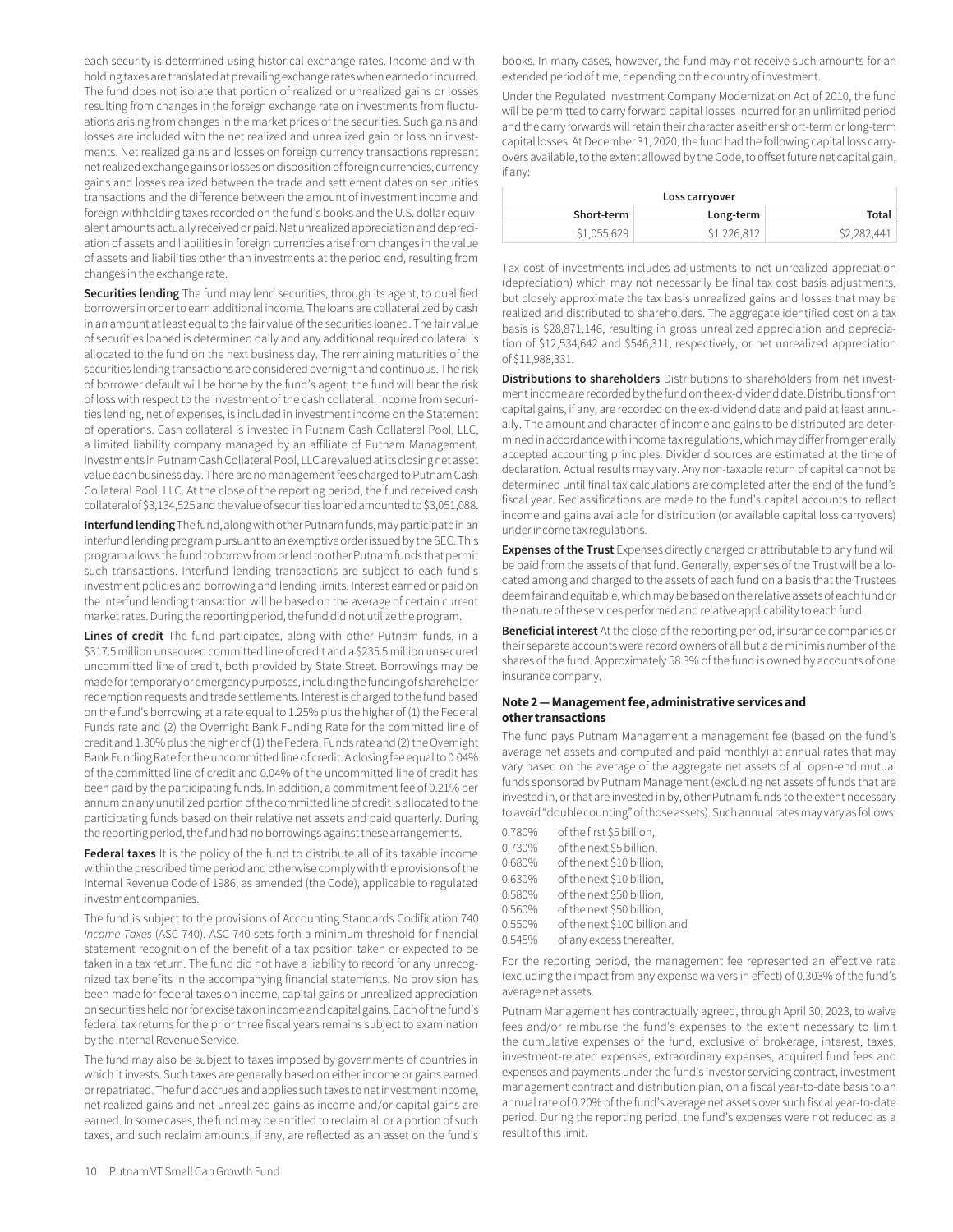Putnam Investments Limited (PIL), an affiliate of Putnam Management, is authorized by the Trustees to manage a separate portion of the assets of the fund as determined by Putnam Management from time to time. PIL did not manage any portion of the assets of the fund during the reporting period. If Putnam Management were to engage the services of PIL, Putnam Management would pay a quarterly sub-management fee to PIL for its services at an annual rate of 0.35% of the average net assets of the portion of the fund managed by PIL.

The fund reimburses Putnam Management an allocated amount for the compensation and related expenses of certain officers of the fund and their staff who provide administrative services to the fund. The aggregate amount of all such reimbursements is determined annually by the Trustees.

Custodial functions for the fund's assets are provided by State Street. Custody fees are based on the fund's asset level, the number of its security holdings and transaction volumes.

Putnam Investor Services, Inc., an affiliate of Putnam Management, provides investor servicing agent functions to the fund. Putnam Investor Services, Inc. was paid a monthly fee for investor servicing at an annual rate of 0.07% of the fund's average daily net assets. During the reporting period, the expenses for each class of shares related to investor servicing fees were as follows:

| Class IA | \$6,575  |
|----------|----------|
| Class IB | 6.811    |
| Total    | \$13,386 |

The fund has entered into expense offset arrangements with Putnam Investor Services, Inc. and State Street whereby Putnam Investor Services, Inc.'s and State Street's fees are reduced by credits allowed on cash balances. For the reporting period, the fund's expenses were reduced by \$5 under the expense offset arrangements.

Each Independent Trustee of the fund receives an annual Trustee fee, of which \$25, as a quarterly retainer, has been allocated to the fund, and an additional fee for each Trustees meeting attended. Trustees also are reimbursed for expenses they incur relating to their services as Trustees.

The fund has adopted a Trustee Fee Deferral Plan (the Deferral Plan) which allows the Trustees to defer the receipt of all or a portion of Trustees fees payable on or after July 1, 1995. The deferred fees remain invested in certain Putnam funds until distribution in accordance with the Deferral Plan.

The fund has adopted an unfunded noncontributory defined benefit pension plan (the Pension Plan) covering all Trustees of the fund who have served as a Trustee for at least five years and were first elected prior to 2004. Benefits under the Pension Plan are equal to 50% of the Trustee's average annual attendance and retainer fees for the three years ended December 31, 2005. The retirement benefit is payable during a Trustee's lifetime, beginning the year following retirement, for the number of years of service through December 31, 2006. Pension expense for the fund is included in Trustee compensation and expenses in the Statement of operations. Accrued pension liability is included in Payable for Trustee compensation and expenses in the Statement of assets and liabilities. The Trustees have terminated the Pension Plan with respect to any Trustee first elected after 2003.

The fund has adopted a distribution plan (the Plan) with respect to its class IB shares pursuant to Rule 12b–1 under the Investment Company Act of 1940. The purpose of the Plan is to compensate Putnam Retail Management Limited Partnership, an indirect wholly-owned subsidiary of Putnam Investments, LLC, for services provided and expenses incurred in distributing shares of the fund. The Plan provides for payment by the fund to Putnam Retail Management Limited Partnership at an annual rate of up to 0.35% of the average net assets attributable to the fund's class IB shares. The Trustees have approved payment by the fund at an annual rate of 0.25% of the average net assets attributable to the fund's class IB shares. The expenses related to distribution fees during the reporting period are included in Distribution fees in the Statement of operations.

#### **Note 3 — Purchases and sales of securities**

During the reporting period, the cost of purchases and the proceeds from sales, excluding short-term investments, were as follows:

|                                           | Cost of<br>purchases | Proceeds<br>from sales |
|-------------------------------------------|----------------------|------------------------|
| Investments in securities (Long-term)     | \$14,387,930         | \$15,755,285           |
| U.S. government securities<br>(Long-term) |                      |                        |
| Total                                     | \$14,387,930         | \$15,755,285           |

The fund may purchase or sell investments from or to other Putnam funds in the ordinary course of business, which can reduce the fund's transaction costs, at prices determined in accordance with SEC requirements and policies approved by the Trustees. During the reporting period, purchases or sales of long-term securities from or to other Putnam funds, if any, did not represent more than 5% of the fund's total cost of purchases and/or total proceeds from sales.

#### **Note 4 — Capital shares**

At the close of the reporting period, there were an unlimited number of shares of beneficial interest authorized. Subscriptions and redemptions are presented at the omnibus level. Transactions in capital shares were as follows:

|                                  | <b>Class IA shares</b>   |             |                     |              | Class IB shares          |             |                     |                 |  |
|----------------------------------|--------------------------|-------------|---------------------|--------------|--------------------------|-------------|---------------------|-----------------|--|
|                                  | Six months ended 6/30/21 |             | Year ended 12/31/20 |              | Six months ended 6/30/21 |             | Year ended 12/31/20 |                 |  |
|                                  | <b>Shares</b>            | Amount      | <b>Shares</b>       | Amount       | <b>Shares</b>            | Amount      | <b>Shares</b>       | Amount          |  |
| Shares sold                      | 54,922                   | \$1,379,543 | 97,494              | \$1,771,470  | 3,541                    | \$80,580    | 46,117              | \$809,283       |  |
| Shares issued in connection with |                          |             |                     |              |                          |             |                     |                 |  |
| reinvestment of distributions    | 65,525                   | 1,423,849   | 37,054              | 482,074      | 70,021                   | 1,488,641   | 44,218              | 565,112         |  |
|                                  | 120.447                  | 2,803,392   | 134.548             | 2,253,544    | 73.562                   | 1,569,221   | 90,335              | 1,374,395       |  |
| Shares repurchased               | (85,606)                 | (2,054,688) | (159,096)           | (2,717,453)  | (44, 531)                | (1,038,019) | (181, 629)          | (2,942,203)     |  |
| Net increase (decrease)          | 34,841                   | \$748,704   | (24, 548)           | \$ (463,909) | 29,031                   | \$531,202   | (91, 294)           | \$(1, 567, 808) |  |

#### **Note 5 — Affiliated transactions**

Transactions during the reporting period with any company which is under common ownership or control were as follows:

| Name of affiliate                        | Fair value as of<br>12/31/20 | Purchase cost | Sale proceeds | Investment income | Shares outstanding<br>and fair value as of<br>6/30/21 |
|------------------------------------------|------------------------------|---------------|---------------|-------------------|-------------------------------------------------------|
| Short-term investments                   |                              |               |               |                   |                                                       |
| Putnam Cash Collateral Pool, LLC*        | \$2,727,150                  | \$12,041,091  | \$11,633,716  | \$1,273           | \$3,134,525                                           |
| Putnam Short Term Investment<br>$Fund**$ | 764.119                      | 3,328,711     | 3.921.797     | 193               | 171.033                                               |
| <b>Total Short-term investments</b>      | \$3,491,269                  | \$15,369,802  | \$15,555,513  | \$1,466           | \$3,305,558                                           |

\*No management fees are charged to Putnam Cash Collateral Pool, LLC (Note 1). Investment income shown is included in securities lending income on the Statement of operations. There were no realized or unrealized gains or losses during the period.

\*\*Management fees charged to Putnam Short Term Investment Fund have been waived by Putnam Management. There were no realized or unrealized gains or losses during the period.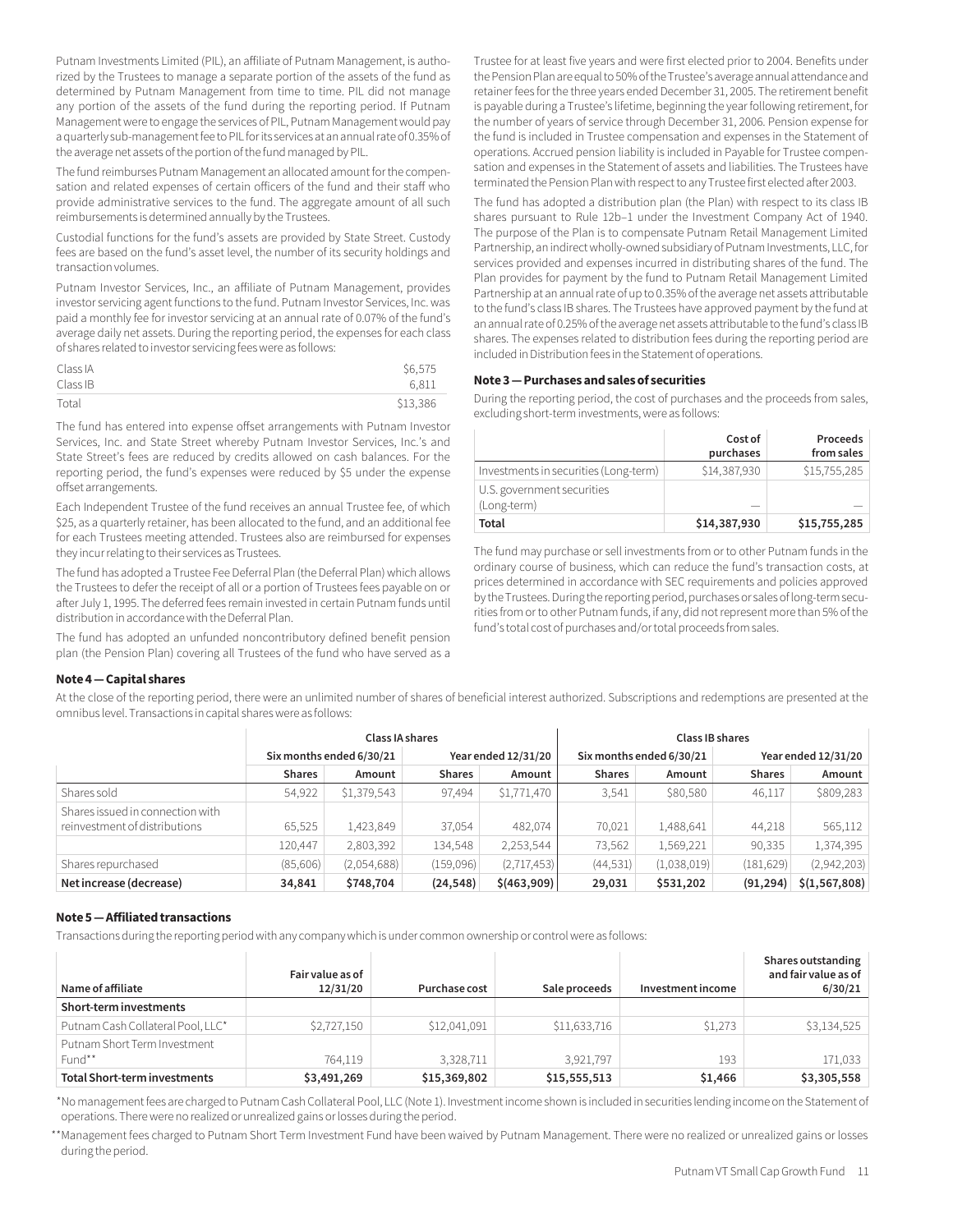#### **Note 6 — Market, credit and other risks**

In the normal course of business, the fund trades financial instruments and enters into financial transactions where risk of potential loss exists due to changes in the market (market risk) or failure of the contracting party to the transaction to perform (credit risk). The fund may be exposed to additional credit risk that an institution or other entity with which the fund has unsettled or open transactions will default.Investments in foreign securities involve certain risks, including those related to economic instability, unfavorable political developments, and currency fluctuations.

Beginning in January 2020, global financial markets have experienced, and may continue to experience, significant volatility resulting from the spread of a virus known as Covid–19. The outbreak of Covid–19 has resulted in travel and border restrictions, quarantines, supply chain disruptions, lower consumer demand, and general market uncertainty. The effects of Covid–19 have adversely affected, and may continue to adversely affect, the global economy, the economies of certain nations, and individual issuers, all of which may negatively impact the fund's performance.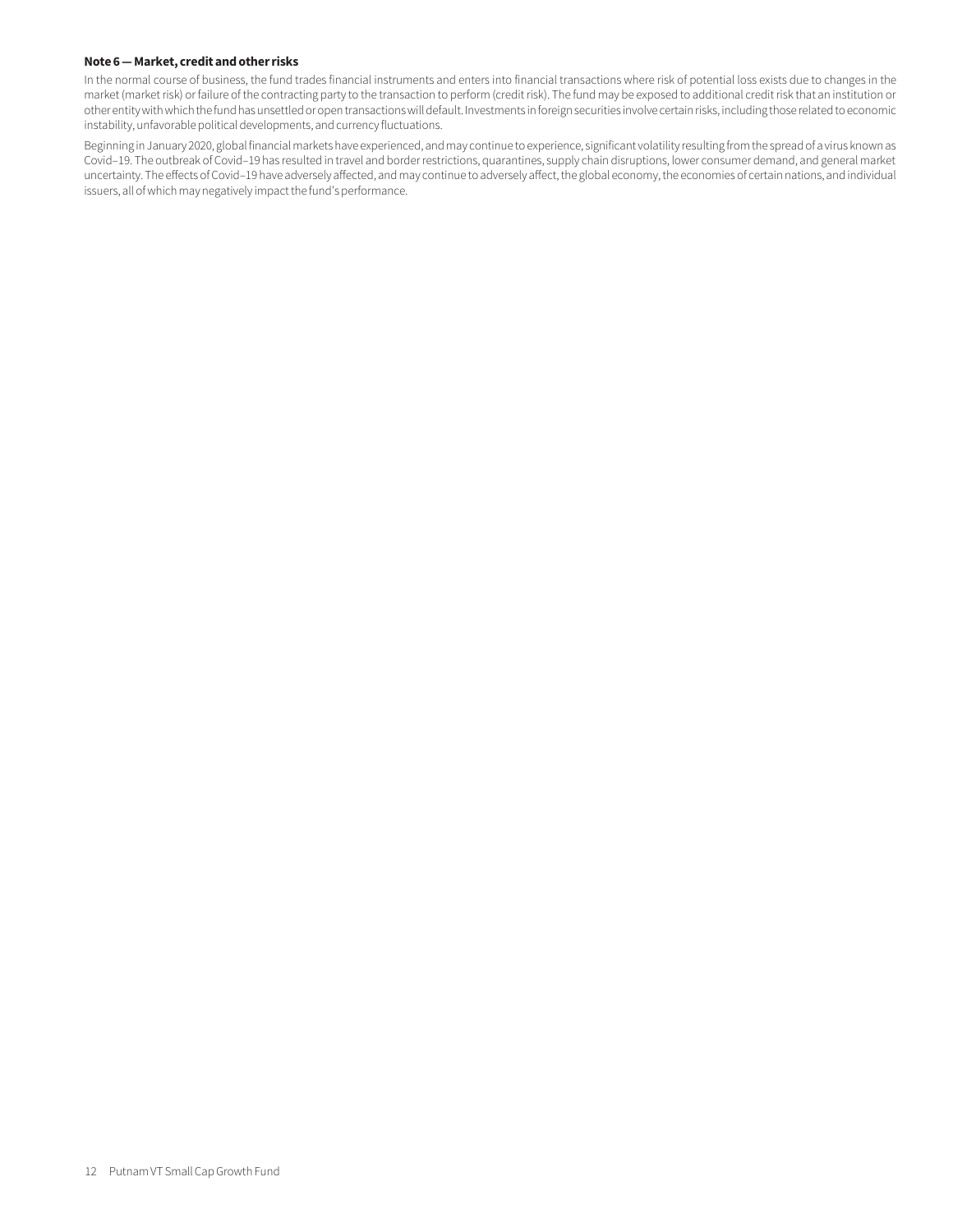# **Trustee approval of management contract**

#### **General conclusions**

The Board of Trustees of The Putnam Funds oversees the management of each fund and, as required by law, determines annually whether to approve the continuance of your fund's management contract with Putnam Investment Management, LLC ("Putnam Management") and the sub-management contract with respect to your fund between Putnam Management and its affiliate, Putnam Investments Limited ("PIL"). The Board, with the assistance of its Contract Committee, requests and evaluates all information it deems reasonably necessary under the circumstances in connection with its annual contract review. The Contract Committee consists solely of Trustees who are not "interested persons" (as this term is defined in the Investment Company Act of 1940, as amended (the "1940 Act")) of The Putnam Funds ("Independent Trustees").

At the outset of the review process, members of the Board's independent staff and independent legal counsel considered any possible changes to the annual contract review materials furnished to the Contract Committee during the course of the previous year's review and, as applicable, identified those changes to Putnam Management. Following these discussions and in consultation with the Contract Committee, the Independent Trustees' independent legal counsel requested that Putnam Management and its affiliates furnish specified information, together with any additional information that Putnam Management considered relevant, to the Contract Committee. Over the course of several months ending in June 2021, the Contract Committee met on a number of occasions with representatives of Putnam Management, and separately in executive session, to consider the information that Putnam Management provided. Throughout this process, the Contract Committee was assisted by the members of the Board's independent staff and by independent legal counsel for The Putnam Funds and the Independent Trustees.

In May 2021, the Contract Committee met in executive session to discuss and consider its recommendations with respect to the continuance of the contracts. At the Trustees' June 2021 meeting, the Contract Committee met in executive session with the other Independent Trustees to review a summary of the key financial, performance and other data that the Contract Committee considered in the course of its review. The Contract Committee then presented its written report, which summarized the key factors that the Committee had considered and set forth its recommendations. The Contract Committee recommended, and the Independent Trustees approved, the continuance of your fund's management and sub-management contracts, effective July 1, 2021. (Because PIL is an affiliate of Putnam Management and Putnam Management remains fully responsible for all services provided by PIL, the Trustees have not attempted to evaluate PIL as a separate entity, and all subsequent references to Putnam Management below should be deemed to include reference to PIL as necessary or appropriate in the context.)

The Independent Trustees' approval was based on the following conclusions:

• That the fee schedule in effect for your fund represented reasonable compensation in light of the nature and quality of the services being provided to the fund, the fees paid by competitive funds, the costs incurred by Putnam Management in providing services to the fund, and the application of certain reductions and waivers noted below; and

• That the fee schedule in effect for your fund represented an appropriate sharing between fund shareholders and Putnam Management of any economies of scale as may exist in the management of the fund at current asset levels.

These conclusions were based on a comprehensive consideration of all information provided to the Trustees and were not the result of any single factor. Some of the factors that figured particularly in the Trustees' deliberations and how the Trustees considered these factors are described below, although individual Trustees may have evaluated the information presented differently, giving different weights to various factors. It is also important to recognize that the management arrangements for your fund and the other Putnam funds are the result of many years of review and discussion between the Independent Trustees and Putnam Management, that some aspects of the arrangements may receive greater scrutiny in some years than others, and that the Trustees' conclusions may be based, in part, on their consideration of fee arrangements in previous years. For example, with certain exceptions primarily involving newly launched or repositioned funds, the current fee arrangements under the vast majority of the funds' management contracts were first implemented at the beginning of 2010 following extensive review by the Contract Committee and discussions with representatives of Putnam Management, as well as approval by shareholders.

#### **Management fee schedules and total expenses**

The Trustees reviewed the management fee schedules in effect for all Putnam funds, including fee levels and breakpoints. Under its management contract, your fund has the benefit of breakpoints in its management fee schedule that provide shareholders with reduced fee levels as assets under management in the Putnam family of funds increase. The Trustees also reviewed the total expenses of each Putnam fund, recognizing that in most cases management fees represented the major, but not the sole, determinant of total costs to fund shareholders. (Two funds have implemented so-called "all-in" management fees covering substantially all routine fund operating costs.)

In reviewing fees and expenses, the Trustees generally focus their attention on material changes in circumstances — for example, changes in assets under management, changes in a fund's investment strategy, changes in Putnam Management's operating costs or profitability, or changes in competitive practices in the mutual fund industry — that suggest that consideration of fee changes might be warranted. The Trustees concluded that the circumstances did not indicate that changes to the management fee schedule for your fund would be appropriate at this time.

As in the past, the Trustees also focused on the competitiveness of each fund's total expense ratio. In order to support the effort to have fund expenses meet competitive standards, the Trustees and Putnam Management and the funds' investor servicing agent, Putnam Investor Services, Inc. ("PSERV"), have implemented expense limitations that were in effect during your fund's fiscal year ending in 2020. These expense limitations were: (i) a contractual expense limitation applicable to specified open-end funds, including your fund, of 25 basis points on investor servicing fees and expenses and (ii) a contractual expense limitation applicable to specified open-end funds, including your fund, of 20 basis points on so-called "other expenses" (i.e., all expenses exclusive of management fees, distribution fees, investor servicing fees, investment-related expenses, interest, taxes, brokerage commissions, acquired fund fees and expenses and extraordinary expenses). These expense limitations attempt to maintain competitive expense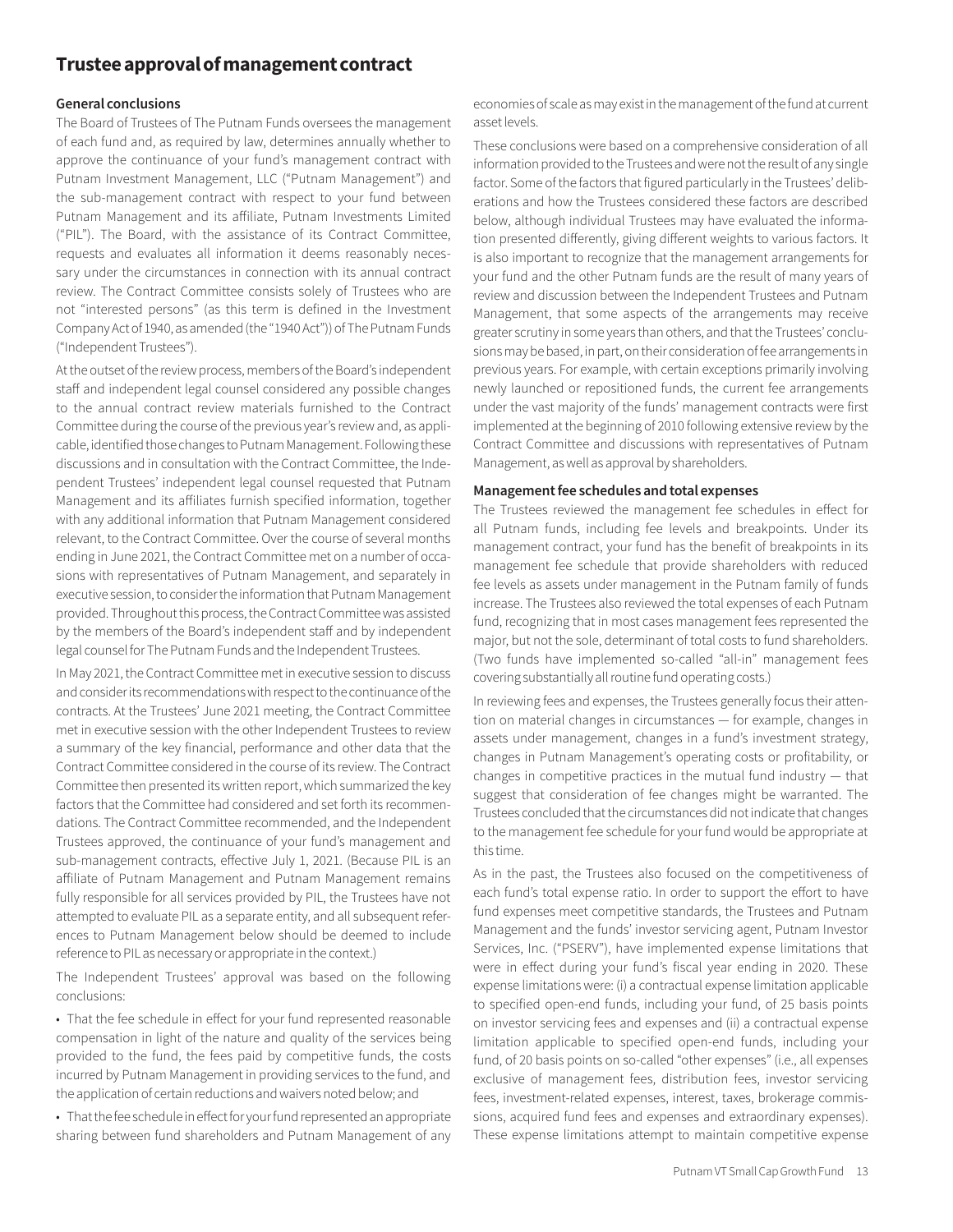levels for the funds. Most funds had sufficiently low expenses that these expense limitations were not operative during their fiscal years ending in 2020. However, in the case of your fund, the second expense limitation applied during its fiscal year ending in 2020. Putnam Management and PSERV have agreed to maintain these expense limitations until at least April 30, 2023. The support of Putnam Management and PSERV for these expense limitation arrangements was an important factor in the Trustees' decision to approve the continuance of your fund's management and sub-management contracts.

The Trustees reviewed comparative fee and expense information for a custom group of competitive funds selected by Broadridge Financial Solutions, Inc. ("Broadridge"). This comparative information included your fund's percentile ranking for effective management fees and total expenses (excluding any applicable 12b-1 fees), which provides a general indication of your fund's relative standing. In the custom peer group, your fund ranked in the first quintile in effective management fees (determined for your fund and the other funds in the custom peer group based on fund asset size and the applicable contractual management fee schedule) and in the second quintile in total expenses (excluding any applicable 12b-1 fees) as of December 31, 2020. The first quintile represents the least expensive funds and the fifth quintile the most expensive funds. The fee and expense data reported by Broadridge as of December 31, 2020 reflected the most recent fiscal year-end data available in Broadridge's database at that time.

In connection with their review of fund management fees and total expenses, the Trustees also reviewed the costs of the services provided and the profits realized by Putnam Management and its affiliates from their contractual relationships with the funds. This information included trends in revenues, expenses and profitability of Putnam Management and its affiliates relating to the investment management, investor servicing and distribution services provided to the funds. In this regard, the Trustees also reviewed an analysis of the revenues, expenses and profitability of Putnam Management and its affiliates, allocated on a fund-by-fund basis, with respect to the funds' management, distribution, and investor servicing contracts. For each fund, the analysis presented information about revenues, expenses and profitability for each of the agreements separately and for the agreements taken together on a combined basis. The Trustees concluded that, at current asset levels, the fee schedules in place for the Putnam funds, including the fee schedule for your fund, represented reasonable compensation for the services being provided and represented an appropriate sharing between fund shareholders and Putnam Management of any economies of scale as may exist in the management of the Putnam funds at that time.

The information examined by the Trustees in connection with their annual contract review for the Putnam funds included information regarding services provided and fees charged by Putnam Management and its affiliates to other clients, including defined benefit pension and profit-sharing plans, sub-advised mutual funds, private funds sponsored by affiliates of Putnam Management, model-only separately managed accounts and Putnam Management's newly launched exchange-traded funds. This information included, in cases where a product's investment strategy corresponds with a fund's strategy, comparisons of those fees with fees charged to the Putnam funds, as well as an assessment of the differences in the services provided to these clients as compared to the services provided to the Putnam funds. The Trustees observed that the differences in fee rates between these clients and the Putnam funds are by no means uniform when examined by individual asset sectors, suggesting that differences in the pricing of investment management

#### **Investment performance**

The quality of the investment process provided by Putnam Management represented a major factor in the Trustees' evaluation of the quality of services provided by Putnam Management under your fund's management contract. The Trustees were assisted in their review of Putnam Management's investment process and performance by the work of the investment oversight committees of the Trustees and the full Board of Trustees, which meet on a regular basis with individual portfolio managers and with senior management of Putnam Management's Investment Division throughout the year. The Trustees concluded that Putnam Management generally provides a high-quality investment process — based on the experience and skills of the individuals assigned to the management of fund portfolios, the resources made available to them, and in general Putnam Management's ability to attract and retain high-quality personnel — but also recognized that this does not guarantee favorable investment results for every fund in every time period.

The Trustees considered that, in the aggregate, The Putnam Funds generally performed well in 2020, which Putnam Management characterized as a challenging year with significant volatility and varied market dynamics. On an asset-weighted basis, the Putnam funds ranked in the second quartile of their peers as determined by Lipper Inc. ("Lipper") for the year ended December 31, 2020 and, on an asset-weighted-basis, delivered a gross return that was 2.3% ahead of their benchmarks in 2020. In addition to the performance of the individual Putnam funds, the Trustees considered, as they had in prior years, the performance of The Putnam Fund complex versus competitor fund complexes. In this regard, the Trustees observed that The Putnam Funds' relative performance, as reported in the Barron's/Lipper Fund Families survey, continued to be exceptionally strong over the long term, with The Putnam Funds ranking as the 3rd best performing mutual fund complex out of 44 complexes for the ten-year period, with 2020 marking the fourth consecutive year that The Putnam Funds have ranked in the top ten fund complexes for the ten-year period. The Trustees noted that The Putnam Funds' performance was solid over the one- and five-year periods, with The Putnam Funds ranking 22nd out of 53 complexes and 14th out of 50 complexes, respectively. In addition to the Barron's/Lipper Fund Families Survey, the Trustees also considered the funds' ratings assigned by Morningstar Inc., noting that 26 of the funds were four- or five-star rated at the end of 2020 (representing an increase of four funds year-over-year) and that this included seven funds that had achieved a five-star rating (representing an increase of two funds year-over-year). They also noted, however, the disappointing investment performance of some funds for periods ended December 31, 2020 and considered information provided by Putnam Management regarding the factors contributing to the underperformance and actions being taken to improve the performance of these particular funds. The Trustees indicated their intention to continue to monitor closely the performance of those funds and evaluate whether additional actions to address areas of underperformance may be warranted.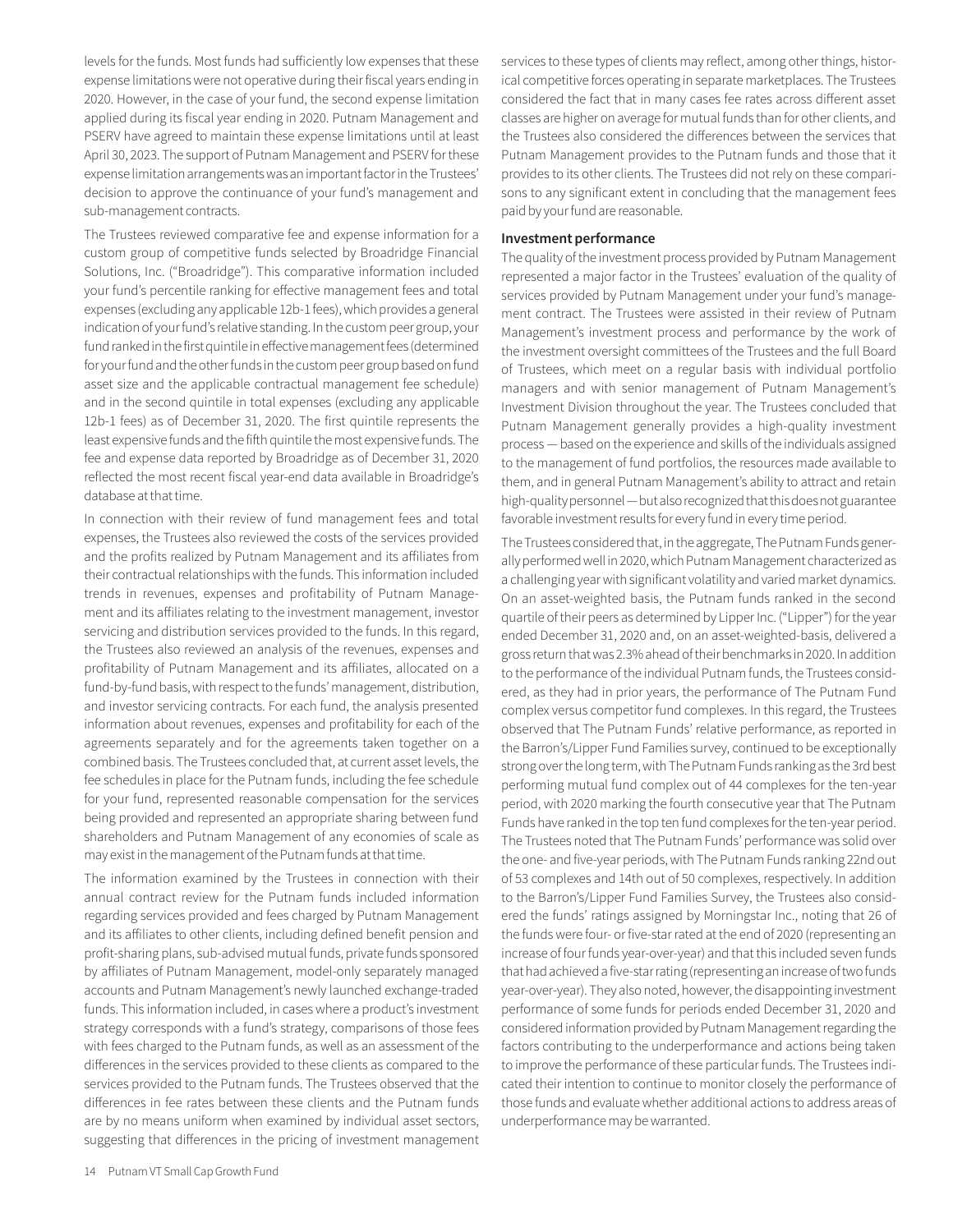For purposes of the Trustees' evaluation of the Putnam funds' investment performance, the Trustees generally focus on a competitive industry ranking of each fund's total net return over a one-year, three-year and five-year period. For a number of Putnam funds with relatively unique investment mandates for which Putnam Management informed the Trustees that meaningful competitive performance rankings are not considered to be available, the Trustees evaluated performance based on their total gross and net returns and comparisons of those returns to the returns of selected investment benchmarks. In the case of your fund, the Trustees considered that its class IA share cumulative total return performance at net asset value was in the following quartiles of its Lipper peer group (Lipper VP (Underlying Funds) — Small-Cap Growth Funds) for the one-year, three-year and five-year periods ended December 31, 2020 (the first quartile representing the best-performing funds and the fourth quartile the worst-performing funds):

| One-year period | Three-year period | Five-year period |
|-----------------|-------------------|------------------|
| nd/             | <sup>nd</sup>     | 3rd              |

Over the one-year, three-year and five-year periods ended December 31, 2020, there were 96, 94 and 92 funds, respectively, in your fund's Lipper peer group. (When considering performance information, shareholders should be mindful that past performance is not a guarantee of future results.)

The Trustees considered Putnam Management's continued efforts to support fund performance through certain initiatives, including structuring compensation for portfolio managers to enhance accountability for fund performance, emphasizing accountability in the portfolio management process, and affirming its commitment to a fundamentaldriven approach to investing. The Trustees noted further that Putnam Management had made selective hires and internal promotions in 2020 to strengthen its investment team.

#### **Brokerage and soft-dollar allocations; investor servicing**

The Trustees considered various potential benefits that Putnam Management may receive in connection with the services it provides under the management contract with your fund. These include benefits related to brokerage allocation and the use of soft dollars, whereby a portion of the commissions paid by a fund for brokerage may be used to acquire research services that are expected to be useful to Putnam Management in managing the assets of the fund and of other clients. Subject to policies established by the Trustees, soft dollars generated by these means are used predominantly to acquire brokerage and research services (including third-party research and market data) that enhance Putnam Management's investment capabilities and supplement Putnam Management's internal research efforts. The Trustees indicated their continued intent to monitor regulatory and industry developments in this area with the assistance of their Brokerage Committee. In addition, with the assistance of their Brokerage Committee, the Trustees indicated their continued intent to monitor the allocation of the Putnam funds' brokerage in order to ensure that the principle of seeking best price and execution remains paramount in the portfolio trading process.

Putnam Management may also receive benefits from payments that the funds make to Putnam Management's affiliates for investor or distribution services. In conjunction with the annual review of your fund's management and sub-management contracts, the Trustees reviewed your fund's investor servicing agreement with PSERV and its distributor's contract and distribution plans with Putnam Retail Management Limited Partnership ("PRM"), both of which are affiliates of Putnam Management. The Trustees concluded that the fees payable by the funds to PSERV and PRM, as applicable, for such services are fair and reasonable in relation to the nature and quality of such services, the fees paid by competitive funds, and the costs incurred by PSERV and PRM, as applicable, in providing such services. Furthermore, the Trustees were of the view that the investor services provided by PSERV were required for the operation of the funds, and that they were of a quality at least equal to those provided by other providers.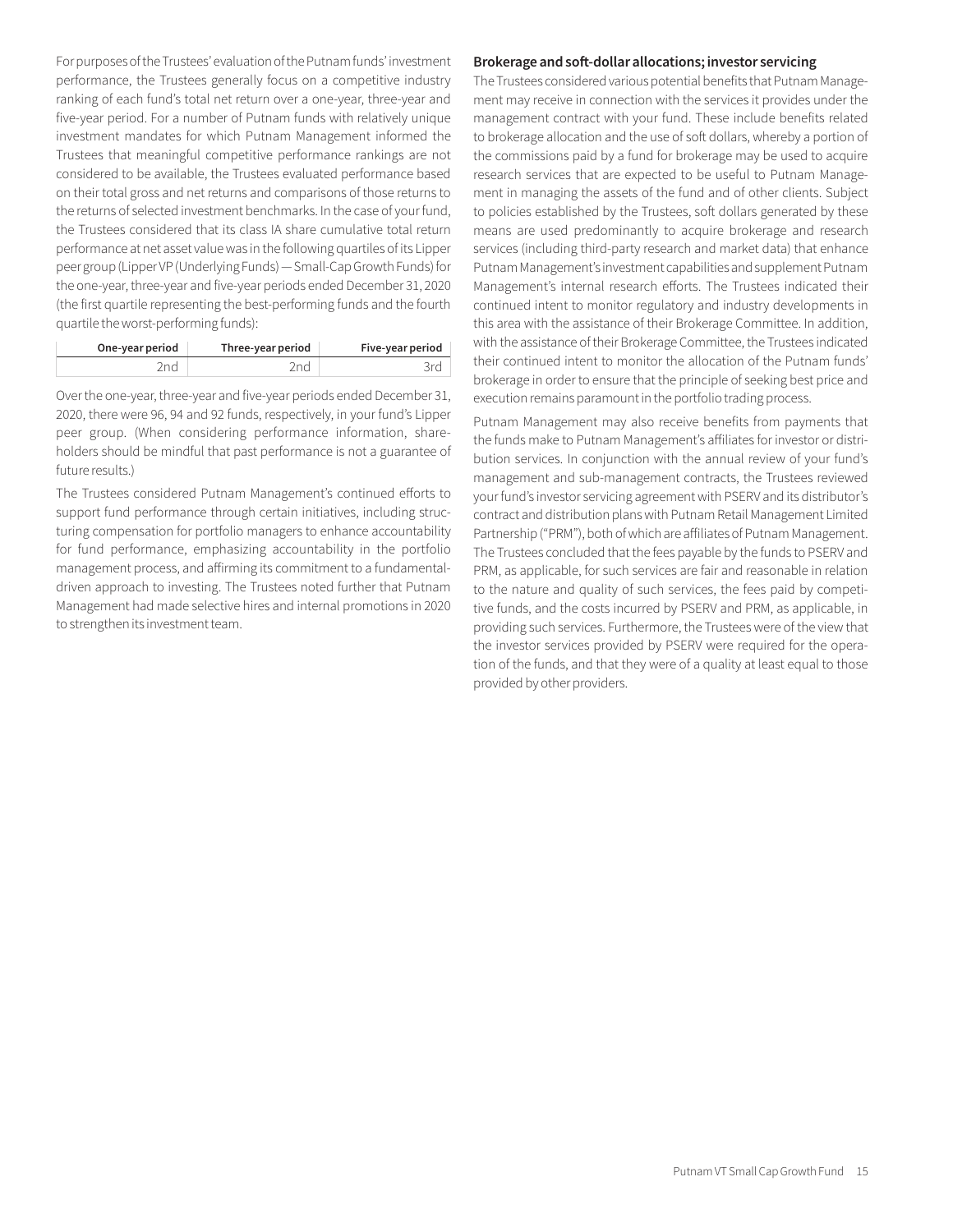This page intentionally left blank.